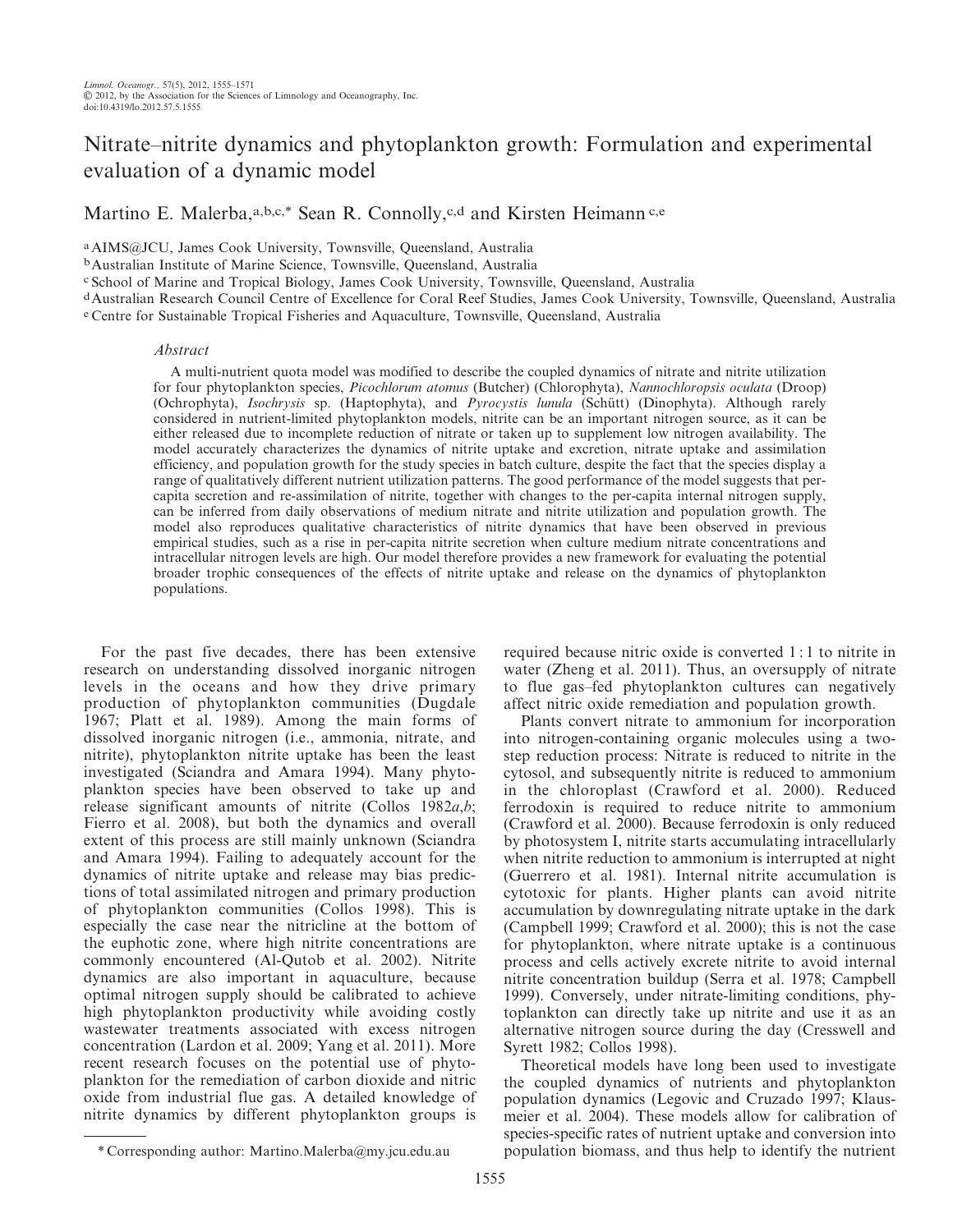requirements and utilization patterns for particular species. However, while phytoplankton models focusing on nitrate and phosphate have been studied for decades (Droop 1973; Lehman et al. 1975), the role of nitrite as a potential source of nitrogen has received relatively little attention. This represents a significant knowledge gap. Although the experimental designs of these earlier studies likely prevented appreciable nitrite accumulation, models not accounting for nitrite release and uptake dynamics have the potential to produce biased estimates for rates of nitrogen assimilation and population growth, when applied to cases for which considerable nitrite buildup can occur in the medium (Collos 1998).

To date, the only model of phytoplankton dynamics that explicitly incorporates both nitrate and nitrite dynamics is the nitrite–ammonium–nitrate interaction model (NANIM), proposed by Flynn and Flynn (1998). NANIM is a highly complex model of nitrogen dynamics, containing mechanistic components simulating the most important biochemical pathways in phytoplankton physiology (nitrite reductase, glutamine pool, glutamine synthetase, amino acid pool, nitrogen quota, chlorophyll quota, etc.). Because of its focus on the roles of particular biochemical pathways, NANIM includes nine state variables and  $> 35$  parameters. Consequently, calibrating this model for a particular species would require extremely large data sets, including detailed observations on several aspects of biochemistry, as well as on light regimes, chemical composition of the culture medium, and phytoplankton biomass. Furthermore, our knowledge of phytoplankton physiology is currently too limited to validate some assumptions of this model (e.g., presence of specialized nitrite uptake sites on cell surfaces; Galván and Fernández 2001). Thus, while NANIM can provide important qualitative insights into the biochemical mechanisms underpinning nitrite–phytoplankton dynamics, a simpler, more tractable framework, which can be more readily calibrated with experimental data, is also needed if we are to quantify how different nitrite utilization patterns affect the dynamics of different phytoplankton species.

The aim of this study was to design a model of phytoplankton growth that could be calibrated from timeseries of readily measurable state variables. Specifically, our goal was to formulate a model with sufficiently few parameters to allow calibration from relatively short timeseries of phytoplankton biomass and extracellular concentrations of nitrate and nitrite. To achieve this, we extended the ''quota'' modeling approach (Legovic and Cruzado 1997) to incorporate both the release and uptake of nitrite. Then we calibrated the model with growth and nitrate and nitrite utilization data for four phytoplankton species, using contemporary approaches for fitting multivariate autoregressive models (Hilborn and Mangel 1997; Bolker 2008). This relatively simple model successfully captures a broad range of qualitatively different nitrate and nitrite dynamics, and provides insight into alternative explanations for nitrite utilization patterns that have been observed in previous work. Our approach provides a foundation for a more comprehensive understanding of the role of nitrite dynamics of phytoplankton in natural and engineered systems.

Model development—The so-called ''Quota model'' is commonly employed to describe phytoplankton biomass growth (B) driven by extracellular nitrate  $(NO<sub>3</sub><sup>-</sup>)$  and phosphate  $(PO_4^{3-})$  concentrations (Klausmeier et al. 2004; Smith and Yamanaka 2007). In the present experiment, medium phosphate was oversupplied, and did not seem to limit growth rate (data not shown). Consistent with this, in preliminary fits of a version of our model that included phosphate limitation, most of the phosphate parameters had wide confidence intervals, and were in particular consistent with no effect of phosphate on population growth. Therefore, here we focus on the role of nitrogen. Although we assume that phosphate does not constrain cell division in our study populations, extension of the model to incorporate phosphate is straightforward (Legovic and Cruzado 1997; Klausmeier et al. 2004).

Following Legovic and Cruzado (1997), we assume that the state variable  $Q(t)$  (for quota) represents the total amount of nitrogen within a single cell. A cell's quota includes both inorganic nitrogen reserves (i.e., nitrate and nitrite) and cellular nitrogen-rich compounds (e.g., pigments, Rubisco, etc.).  $Q(t)$  increases as nitrate and nitrite are taken up. Nitrogen for cell division is supplied from this internal quota, so the rate of cell division ranges from zero, when the cell quota is at minimum level  $q_0$ , to a maximum of  $\mu_{\text{max}}$  as  $Q(t) \rightarrow \infty$ . However, in contrast to Legovic and Cruzado (1997), we allow internal nitrogen concentration to increase due to uptake of nitrite, as well as nitrate. Hence, in our model internal nitrogen concentration decreases as excess nitrogen is released as nitrite, as well as when it is used for cell division.

Rather than attempting to capture oscillations in nitrite utilization between day and night phases due to an incomplete reduction of nitrate during the night (Collos 1998; Crawford et al. 2000), we are interested in the overall balance of medium nitrite as an average over the diurnal cycle. Therefore, medium nitrite was measured at the same time of the day, to ensure that any diurnal oscillations would not bias model parameters (see Methods). Thus, when internal nitrogen stores are full, nightly nitrite release will tend to exceed daily uptake, leading to an increase in medium nitrite concentration; conversely, as nitrate availability becomes limiting, daily nitrite uptake will tend to exceed nightly release, leading to depletion of nitrite from the medium. Specifically, we modeled the system dynamics as follows (see Table 1 for definitions):

 $d = 1$ 

$$
\frac{d\text{NO}_3(t)}{dt} = (a_{\text{in}} \times \text{NO}_{3,\text{in}} - b_{\text{out}} \times \text{NO}_3(t))
$$
  
-f\text{NO}\_3(\text{NO}\_3(t)) \times B(t) (1a)

$$
\frac{d\text{NO}_2(t)}{dt} = (a_{\text{in}} \times \text{NO}_{2,\text{in}} - b_{\text{out}} \times \text{NO}_2(t))
$$
  
+ $f \text{NO}_B(\text{NO}_3(t), \text{NO}_2(t), Q(t)) \times B(t)$  (1b)  
- $f \text{NO}_2(\text{NO}_3(t), \text{NO}_2(t)) \times B(t)$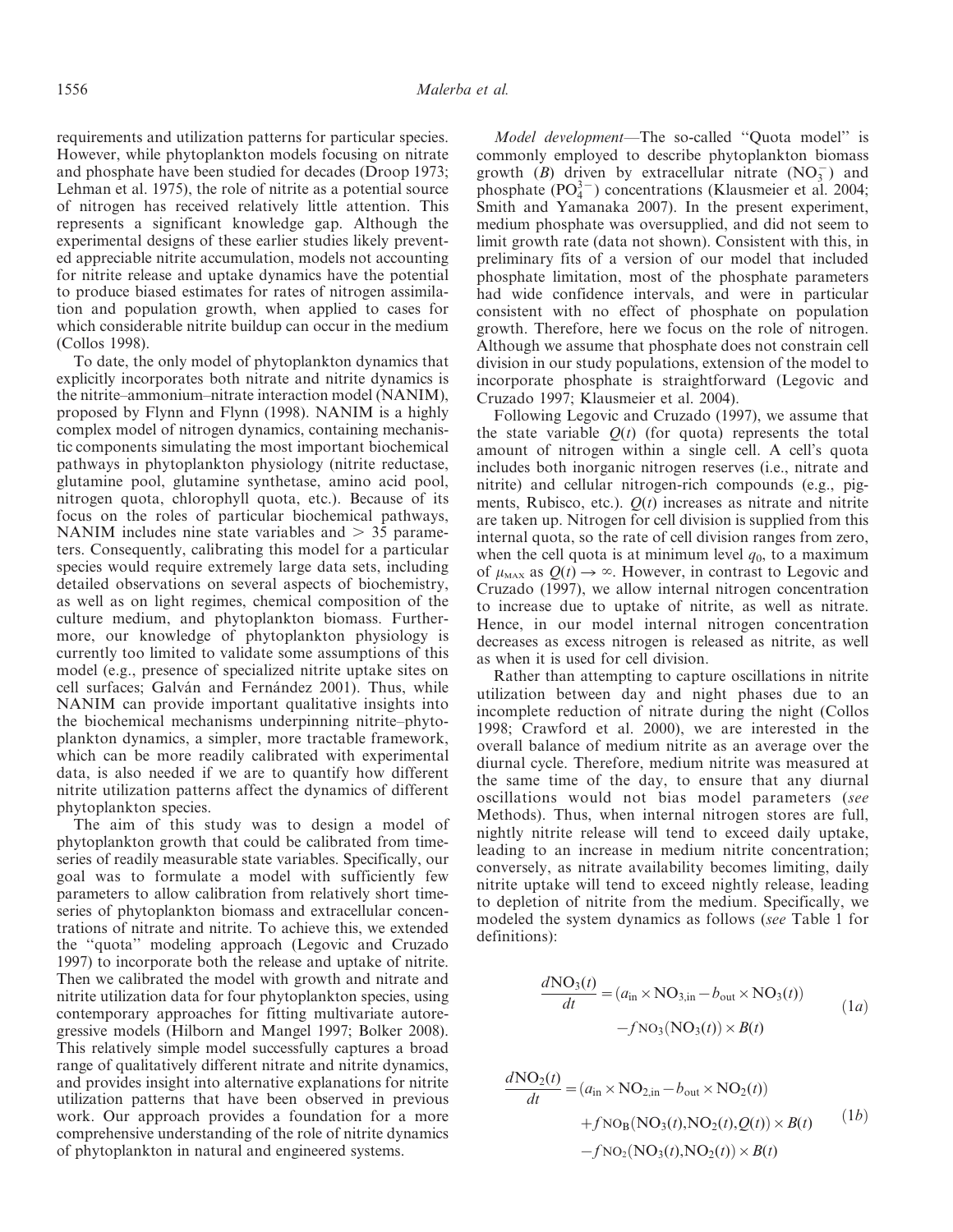| State variables             | Definition (units)                                                                                                                              |
|-----------------------------|-------------------------------------------------------------------------------------------------------------------------------------------------|
| NO <sub>3</sub>             | Nitrate in medium ( $\mu$ mol NO <sub>3</sub> L <sup>-1</sup> )                                                                                 |
| NO <sub>2</sub>             | Nitrite in medium ( $\mu$ mol NO <sub>2</sub> L <sup>-1</sup> )                                                                                 |
| $\underset{B}{\mathcal{Q}}$ | Nitrogen quota ( $\mu$ mol N cell <sup>-1</sup> )                                                                                               |
|                             | Biomass (cell $mL^{-1}$ )                                                                                                                       |
| Parameters                  | Definition (units)                                                                                                                              |
| $a_{\rm in}$                | Input dilution rate in chemostat systems $(d^{-1})$                                                                                             |
| $b_{\text{out}}$            | Output dilution rate in chemostat systems $(d^{-1})$                                                                                            |
| NO <sub>3,in</sub>          | Concentration of nitrate supply ( $\mu$ mol NO <sub>3</sub> L <sup>-1</sup> )                                                                   |
| NO <sub>2,in</sub>          | Concentration of nitrite supply ( $\mu$ mol NO <sub>2</sub> <sup>-</sup> L <sup>-1</sup> )                                                      |
| $VMAX_NO_3$                 | Maximum per-capita nitrate uptake rate ( $\mu$ mol NO <sub>3</sub> cell <sup>-1</sup> d <sup>-1</sup> )                                         |
| kNO <sub>3</sub>            | Nitrate half-saturation constant ( $\mu$ mol NO <sub>3</sub> L <sup>-1</sup> )                                                                  |
|                             | Conversion coefficient from nitrate to nitrite [ $\mu$ mol NO <sub>2</sub> $\times$ ( $\mu$ mol NO <sub>3</sub> ) <sup>-1</sup> ]. Set at $c=1$ |
|                             | Maximum proportion of per-capita nitrate and nitrite uptake released as nitrite $(0 \le \beta \le 1)$ (dimensionless)                           |
| $VMAX_NO_2$                 | Maximum per-capita nitrite uptake rate ( $\mu$ mol NO <sub>2</sub> cell <sup>-1</sup> d <sup>-1</sup> )                                         |
| $\varphi$                   | Nitrate inhibition for nitrite uptake ( $\mu$ mol NO <sub>3</sub> L <sup>-1</sup> ) <sup>-1</sup>                                               |
| kNO <sub>2</sub>            | Nitrite half-saturation constant ( $\mu$ mol NO <sub>7</sub> L <sup>-1</sup> )                                                                  |
| $q_0$                       | Per-capita minimum nitrogen quota ( $\mu$ mol N cell <sup>-1</sup> )                                                                            |
| $Q_{\text{init}}$           | Per-capita initial nitrogen quota ( $\mu$ mol N cell <sup>-1</sup> )                                                                            |
| $\mu_{MAX}$                 | Growth rate at infinite nutrient storage $(d^{-1})$                                                                                             |

Table 1. Summary table of model state variables and parameters.

$$
\frac{dQ(t)}{dt} = fNO_3(NO_3(t))
$$
  
\n
$$
-fNO_B(NO_3(t), NO_2(t), Q(t))
$$
  
\n
$$
+fNO_2(NO_3(t), NO_2(t))
$$
  
\n
$$
-fO(Q(t)) \times Q(t)
$$
 (1c)

$$
\frac{dB(t)}{dt} = -b_{\text{out}} \times B(t) + fQ(Q(t)) \times B(t) \tag{1d}
$$

$$
f_{\text{NO}_3(\text{NO}_3(t))} = \nu_{\text{MAX\_NO}_3} \times \frac{\text{NO}_3(t)}{\text{NO}_3(t) + k\text{NO}_3} \qquad (1e)
$$

$$
fNOB(NO3(t), NO2(t), Q(t)) =
$$
  

$$
\beta \times (c \times fNO3 + fNO2) \times (1 - \frac{q_0}{Q(t)})
$$
 (1f)

$$
fNO2(NO3(t), NO2(t)) =
$$
  

$$
vMAX_NO2 \times e^{(-\varphi \times NO3(t))} \times \frac{NO2(t)}{NO2(t) + k_{NO}}
$$
 (1g)

$$
fQ(Q(t)) = \mu_{\text{MAX}} \times \left(1 - \frac{q_0}{Q(t)}\right) \tag{1h}
$$

The first term in Eq. 1a represents the increase in external nitrate concentration through supply, for example via upwelling or experimental addition, and the decrease as it flows out of the system without being assimilated; the second term represents the rate of medium nitrate decrease due to uptake and intracellular storage. The per-cell rate of nitrate uptake is modeled as a saturating function: Uptake

increases with external concentration until the cell reaches its maximum uptake capacity ( $v$ MAX\_NO<sub>3</sub> in Eq. 1e). The first term in Eq. 1b describes the increase and decrease of nitrite as it enters and leaves the system (e.g., through the inflow and outflow of a chemostat system); the second term represents the increase of nitrite as it is released by algal cells due to excess availability of nitrate in the external environment, while the third term describes nitrite uptake from the environment when nitrate is scarce.

The per-capita rate of nitrite release  $(f_{NO_B})$  is modeled proportional to the per-capita nitrate + nitrite uptake and the available internal nitrogen quota, with  $c$  as the conversion coefficient from nitrate to nitrite ( $c = 1$ ), and  $\beta$ as the maximum proportion of nitrite release constrained between 0 (no release) and 1 (nitrite release approaches nitrate + nitrite uptake as  $Q(t) \rightarrow \infty$ ; Eq. 1f ). Our rationale for modeling nitrite release in this way is that nitrate reduction is a light-independent process that is promptly carried out in the cytosol via transfer of electrons from nicotinamide adenine dinucleotide (NADH) to nitrate (Crawford et al. 2000). In contrast, nitrite reduction is a light-driven process that occurs exclusively through the provision of reduced ferrodoxin via photosystem I activity (Crawford et al. 2000). Thus, our functional response for nitrite release ensures that this process has a maximum rate of  $\beta \times (c \times f_{NQ_3} + f_{NQ_2})$ , which cannot be greater than its total inorganic nitrogen uptake (i.e.,  $0 \le \beta \le 1$ ), and will be approached only when nitrogen cellular stores have been filled (Eq. 1f). In principle, nutrient uptake and release parameters could vary depending on light conditions (Mackey et al. 2011), and therefore parameter values for any given species should be interpreted as specific to the light regime under which the model is calibrated. However, the model in Eq. 1 could readily be generalized to incorporate light-dependent uptake and release, by calibrating functional relationships between these parameters and irradiance levels.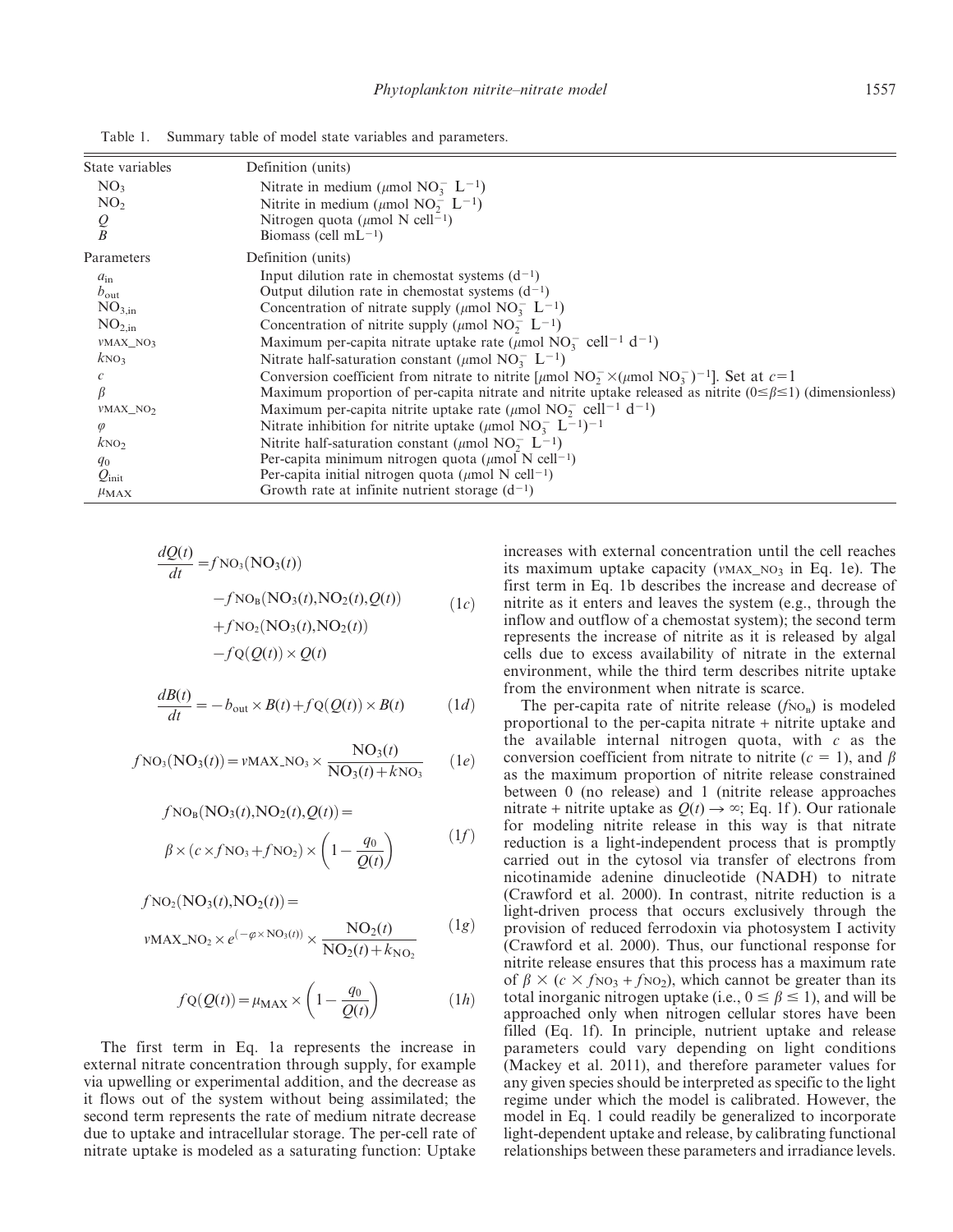Table 2. Clone number and dry weight estimates (g dry wt  $mL^{-1}$ ) employed for inoculation for all four species.

| <b>Species</b>           | Clone number | Dry weight $(\pm 1 \text{ SE})$            |
|--------------------------|--------------|--------------------------------------------|
| Picochlorum atomus       | NOAIF 284    | $1.41\times10^{-8}(\pm 5.50\times10^{-9})$ |
| Nannochloropsis oculata  | NOAIF 283    | $2.94\times10^{-9}(\pm1.19\times10^{-9})$  |
| <i>Isochrysis</i> sp.    | NOAIF 001    | $8.60\times10^{-9}(\pm3.31\times10^{-9})$  |
| <i>Pyrocystis lunula</i> | NOAIF 016    | $1.11\times10^{-5}(\pm4.17\times10^{-6})$  |

In the absence of other nitrogen sources, nitrite uptake is modeled to be greatest ( $v$ MAX\_NO<sub>2</sub>) in nitrate-free environments, and to decrease exponentially with increasing extracellular nitrate concentration, with  $\varphi$  as the coefficient quantifying the effect of nitrite uptake on nitrate concentration (Eq. 1g). Our rationale for this functional form is that the nitrogen source supplied to the culture prior to the experiment predisposes cells to different degrees of uptake inhibition for alternative nitrogen forms (Dortch 1990; Dortch et al. 1991). The model predicts nitrite utilization to increase from negligible to substantial when medium nitrate concentrations are depleted. This is commonly observed in previous experiments on nitrate-reared batch cultures (Cresswell and Syrett 1982).

The per-cell internal nitrogen quota  $Q(t)$  increases as nitrate and nitrite are taken up, and decreases as nitrogen is expelled as nitrite or is used for population growth (Eq. 1c). Our experimental setting did not require the specification of an upper bound for  $Q(t)$ , as internal nitrogen is the only resource regulating growth rate. This implies that  $Q(t)$  will always tend toward an equilibrium state, defined by  $\mu_{\text{MAX}}$ , nitrogen uptake, and  $q_0$ , where nitrogen uptake equals nitrogen costs for cell division. Under other circumstances, however, extension of the model to incorporate a maximum value of  $Q(t)$  could be necessary. For instance, in the case of multiple limiting nutrients, the current model formulation could predict unbounded accumulation of internal nitrogen when the other nutrient is limiting population growth. Finally, utilization of stored nitrogen for population growth follows a rectangular hyperbola, characterized by a maximum rate of biomass production  $(\mu_{MAX})$  and a minimum internal nitrogen concentration  $(q_0)$  at which cell division ceases (Eq. 1h).

Note that, because all parameters present in Eq. 1c also appear in one of the other equations, it was possible to calibrate the model using only observations on phytoplankton biomass, and external nitrite and nitrate concentrations, and to infer the internal nitrogen dynamics from the fitted parameter values.

## Methods

Culture maintenance—Monoclonal cultures of Picochlorum atomus (Butcher) (Chlorophyta), Nannochloropsis oculata (Droop) (Ochrophyta), Isochrysis sp. (Haptophyta), and Pyrocystis lunula (Schütt) (Dinophyta) were selected for experimental evaluation of growth and nitrate and nitrite utilization (see Table 2 for culture accession numbers); the species were chosen to offer a broad range of cell sizes and taxonomic diversity (see Table 2 for species dry weight). Cultures were sourced from the North

Queensland Algal Culturing and Identification Facility (NQAIF) at the School of Marine and Tropical Biology at James Cook University, Townsville, Australia.

All cultures used for experiments were maintained in L1 medium (Harrison and Berges 2005) prepared with filtered seawater (0.45- $\mu$ m High Vacuum Durapore, Millipore) in a temperature-controlled phytoplankton room at  $24^{\circ}$ C and a 12 : 12 light : dark photoperiod in the Biological Sciences Building at the James Cook University (Townsville, Australia). Mother cultures were maintained at NQAIF in Contherm cross-flow phytoplankton growth chambers (Contherm Scientific Limited) using the same medium, temperature, and lighting conditions. Light was provided by cool-white fluorescent lights at a photon flux density of 42  $\mu$ mol photons m<sup>-2</sup> s<sup>-1</sup>. All culturing materials were autoclaved and handled aseptically in a laminar flow cabinet (Alternative Environmental Solutions fitted with High-Efficiency Particulate Arresting filter, Australia Standards 4260, National Association of Testing Authorities certified).

Experimental design—Due to differences in species size, the starting inoculation was standardized across species using biomass dry weight (g dry wt mL $^{-1}$ ). Three replicate cultures were inoculated with 0.00146 g dry wt mL<sup>-1</sup> per species, and growth and nitrate and nitrite utilization were monitored over a period of 21 d in 500-mL cultures for Isochrysis sp. and Nannochloropsis oculata, 9 d in 500-mL cultures for Picochlorum atomus and 13 d in 1-liter cultures for Pyrocystis lunula. A total sample volume of 6.75 mL was removed daily from each culture for Isochrysis sp., Nannochloropsis oculata, and Picochlorum atomus:  $3 \times$ 250  $\mu$ L was used for estimating cell concentration, and 6 mL was used for analysis of culture medium nitrate and nitrite. For Pyrocystis lunula, the total sample volume was 11 mL per replicate culture, as the sample volume required for three manual cell counts was 5 mL.

Estimation of culture cell concentration—Total cell number was determined by direct cell count and indirectly using turbidity (percent optical transmission at 750 nm) for Nannochloropsis oculata, Isochrysis sp., and Picochlorum atomus; Pyrocystis lunula could only be counted directly due to rapid sedimentation caused by its large cell size.

Methods for indirect optical transmission were adapted from Harrison and Berges (2005). A volume of 250  $\mu$ L of culture was loaded on a 96-well microtiter plate (Ultraviolet-Star®, Greiner Bio-One GmbH) and percent transmission at 750 nm was measured on a SpectraMax<sup>®</sup> Plus384 (Molecular Devices). To establish calibration curves indirect proxy culture turbidity (percent transmission) was correlated with direct cell counts per milliliter in Statistica 8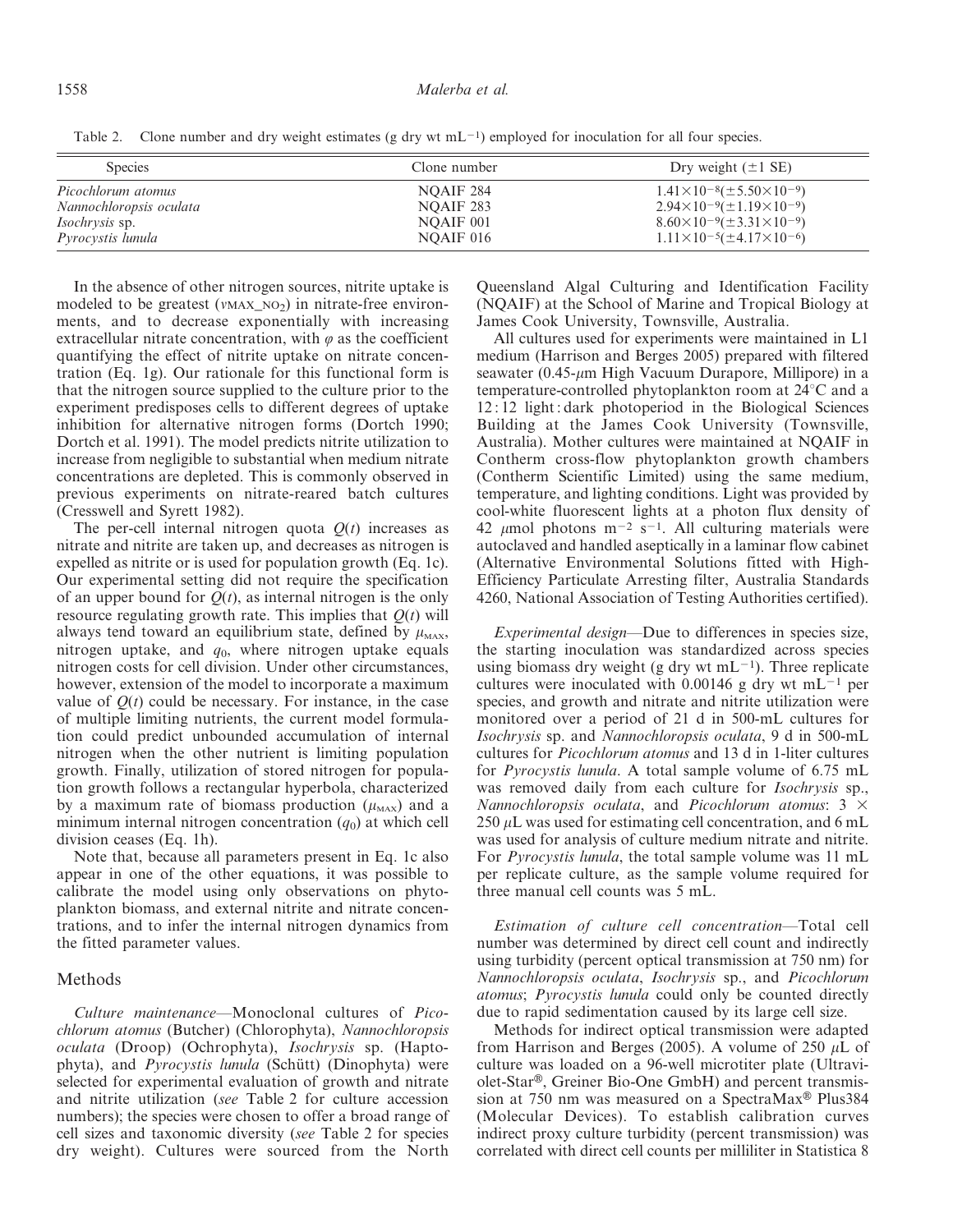(Statsoft<sup>®</sup>) with a second-order polynomial curve fit ( $R^2$  > 0.98).

Direct cell counts for Isochrysis sp., Nannochloropsis oculata, and Picochlorum atomus for establishment of calibration curves were carried out on a Neubauer Improved haemocytometer under  $\times$ 40 magnification on a Leica high-resolution microscope. For total cell number estimation of Pyrocystis lunula, 5-mL samples were taken daily from each culture replicate, fixed with Lugol's iodine (Throndsen 1978) at a final concentration of 2%. Cells were counted in a 1-mL Pyser Sedgewick Rafter under  $\times 10$ magnification with a Leica high-resolution microscope.

Dry weight—Twenty-five-millimeter glass fiber filters (pore size  $1.2 \mu m$ , Millipore, Sigma-Aldrich) were precombusted on aluminum foil squares (10 cm  $\times$  10 cm) using a muffle furnace at  $400^{\circ}$ C for 10 h. Filters were weighed prior to sample filtration. After filtration of one 10-mL sample per species, each filter was dried in a drying oven at  $100^{\circ}$ C overnight. After cooling for 30 min, filters were weighed. The weight of each filter prior to filtration was subtracted from this weight. All dry weights were corrected for salt content by subtracting the mean weight of the same volume of medium without cells (salt blanks). The mean weight of a cell was calculated from measurements of dry weight and cell density for five differently concentrated culture samples per species.

Nutrient analyses—All chemicals for culturing and nutrient analyses were purchased from Sigma-Aldrich unless stated otherwise. Six milliliters of culture was centrifuged at 3000  $\times$  g at 20 $^{\circ}$ C for 20 min (Eppendorf R 5810). Five milliliters of supernatant was filtered through cellulose acetate syringe filters  $(0.45 \mu m, 0.54)$  Satorius Stedein Biotech GmbH), referred to as culture supernatant hereafter; from the 5 mL of culture supernatant 1.25 mL were used for each nitrate  $(NO<sub>3</sub><sup>-</sup>)$  and nitrite  $(NO<sub>2</sub><sup>-</sup>)$ analyses. For each species, nitrate and nitrite concentrations were analyzed using one sample per replicate culture  $(n = 3$  independent between culture replication).

Analysis of nitrate ( $NO<sub>3</sub><sup>-</sup>$ ) and nitrite ( $NO<sub>2</sub><sup>-</sup>$ )—Nitrate and nitrite assays were performed as per Carvalho et al. (1998). Measurements of medium nitrate and nitrite were conducted every day 3 h into the day phase, in order to control for any diurnal fluctuations in nitrate and nitrite, and thus more clearly capture the longer-term trends. In other words, by measuring nitrite and nitrate at the same time every day, parameter estimates were not biased by diurnal fluctuations in those variables.

The nitrite assay required three solutions for the colorimetric determination of nitrite concentration: (1) 1 L containing 13 g of NH4Cl, 1.7 g ethylenediaminetetraacetic acid adjusted to pH 8.5 with  $28\%$  NH<sub>4</sub>Cl; (2) 5 g of sulfanilamide in 300 mL of acidified deionized water (HCl final concentration of 5.29%); (3) 500 mg of  $N-(1$ -naphtyl)ethylenediamine in 500 mL of deionized water. All glassware was acid washed (10% HCl). A sample of 1.25 mL of filtered culture supernatant was mixed with 3.75 mL of solution 1 and 200  $\mu$ L of solution 2. After 5 min

of reaction time, 200  $\mu$ L of solution 3 was added. Samples were thoroughly vortexed after addition of each reagent. After 10 min, 250  $\mu$ L was transferred onto a 96-well-plate (Iwaki®, Barloworld Scientific) and absorbance was measured at 540 nm (SpectraMax<sup>®</sup> Plus384).

Medium nitrate + nitrite was analyzed by adding 25  $\mu$ L 1 mol  $L^{-1}$  HCl to 1.25 mL of filtered culture supernatant. After vortexing, 250  $\mu$ L was transferred onto a 96-wellplate (Ultraviolet-Star®, Greiner Bio-One GmbH) and absorbance was recorded at 220 nm (SpectraMax<sup>®</sup>) Plus384). Nitrate concentration was calculated by subtracting the medium nitrite concentration from the medium nitrate + nitrite measurements, as both nitrate and nitrite absorb at 220 nm. Standard curves for both nitrate and nitrite were kindly supplied by NQAIF. Filtered seawater with reactants for nitrite and nitrate analyses were used as blanks to zero the spectrophotometer.

Model calibration—Model parameters and (where appropriate) initial conditions for state variables were estimated by maximum likelihood methods. To estimate model parameters with likelihood techniques, we first obtained the deterministic component of the model by discretizing the continuous-time formulation of Eq. 1, following standard procedures (Turchin 2003). Discretization can occasionally produce qualitative artifacts in dynamics, for instance by introducing population cycles not present in the continuous-time formulation, due to the implicit lag of one time step. To confirm that this was not happening in our case, we used our parameter estimates to simulate the dynamics of both the original continuous time model (using package deSolve in R; Soetaert et al. 2010), and the deterministic component of the discrete-time model, and we compared the resulting trajectories.

To constrain all measured values (cell number and nutrient concentrations) to be nonnegative, we assumed a log-normal error distribution. The right-skewed nature of this distribution allows for occasional very large positive residuals, which are often observed in population data. The appropriate form of the likelihood function depends upon whether the deviations between observed and predicted values are dominated by process error (i.e., differences due to stochasticity in the culture dynamics itself), or by observation error (i.e., differences between observed and predicted values due to measurement error). Specifically, the negative log-likelihood function accounting for process error  $(-L_{\text{pro,t}})$  calculates the state of the system at time t depending on the observed state at time  $t - 1$  as:

$$
-L_{\text{pro},t} \{ Y_{\text{obs},t} | f(Y_{\text{obs},t-1}), \Sigma_{\text{pro}} \} =
$$
  
\n
$$
n \left[ \frac{1}{2} \log \left\{ \det(\sum_{\text{pro}}) \right\} + \frac{d}{2} \log(2\pi) \right]
$$
  
\n
$$
+ \frac{1}{2} \left\{ \log(Y_{\text{obs},t}) - \log[f(Y_{\text{obs},t-1})] \right\}^{\text{T}} \sum_{\text{pro}}^{-1} \left\{ \log(Y_{\text{obs},t}) - \log[f(Y_{\text{obs},t-1})] \right\}
$$
\n(2)

where  $d = 3$  is the number of dimensions of the observed data (i.e., population size, nitrate and nitrite concentration),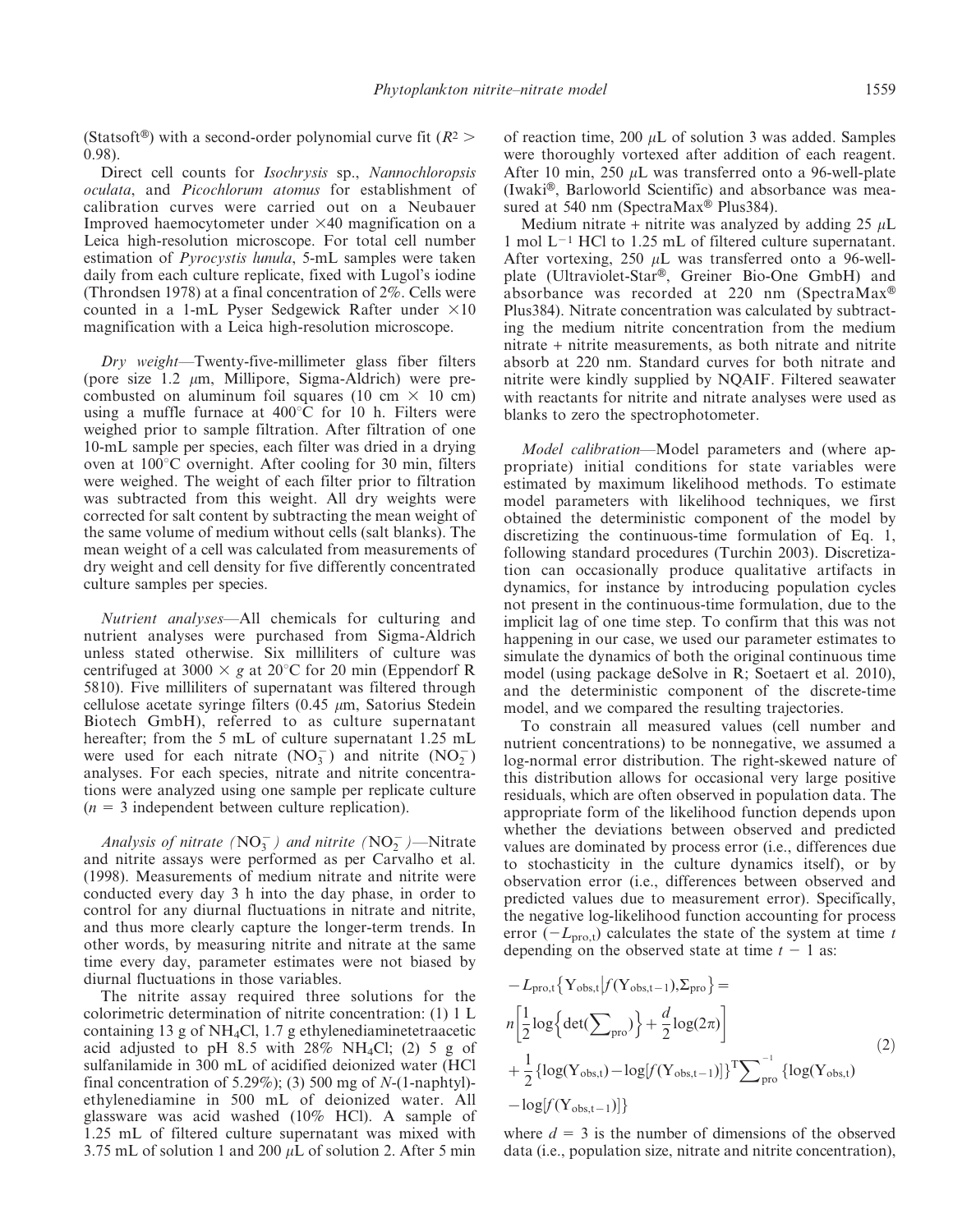$n$  is the number of observations (i.e., the length of the time series),  $\Sigma_{\text{pro}}$  is the  $d \times d$  variance–covariance matrix (with variances along the diagonal and covariances in the offdiagonal elements), and Y<sub>obs,t</sub> and  $f(Y_{obs,t-1})$  are two  $d \times n$ matrices containing observed values at time  $t$  and modelpredicted values (from the discretization of Eq. 1) based on the observed state of the system at time  $t - 1$ , respectively. In contrast, the negative log-likelihood function accounting for observation error  $(-L_{obs,t})$  predicts state variable values at time  $t$  from the model's predicted value at the previous time:

$$
-L_{\text{obs,t}}\left\{Y_{\text{obs,t}}|f(Y_{\text{pred,t-1}}),\Sigma_{\text{obs}}\right\} =
$$
  
\n
$$
n\left[\frac{1}{2}\log\left\{\det\left(\sum_{\text{obs}}\right)\right\} + \frac{d}{2}\log(2\pi)\right]
$$
  
\n
$$
+\frac{1}{2}\left\{\log(Y_{\text{obs,t}}) - \log\left[f(Y_{\text{pred,t-1}})\right]\right\}^{T}\sum_{\text{obs}}^{-1}\left\{\log(Y_{\text{obs,t}}) - \log\left[f(Y_{\text{pred,t-1}})\right]\right\}
$$
\n(3)

where  $f(Y_{pred,t-1})$  is a  $d \times n$  matrix with model-predicted values calculated from the predicted state of the system at time  $t - 1$  (according to the discretization of Eq. 1), and  $\Sigma_{\rm obs}$  is a  $d \times d$  variance–covariance matrix.

In the observation-error model, the off-diagonal elements of  $\Sigma_{obs}$  (covariance between residuals of population size, nitrate, and nitrite) are constrained to be zero because measurements for nitrate, nitrite, and population size were made independently, and thus residuals are caused by independent measurement uncertainties. This contrasts with the process-error likelihood, because the process-error formulation attributes residual variation to stochasticity in the culture system itself, so statistical covariances among residuals would be expected to arise from the dynamic coupling between population size and nutrient concentration (Petersen and Pedersen 2008). For example, if population growth is unusually large for a particular day (producing a positive residual in population size), then nitrate concentration may well be expected to decrease more than predicted (i.e., exhibit a negative residual), to account for the nutrients required for the excess cell proliferation.

Although, in principle, it is possible to formulate a likelihood that accounts simultaneously for process and observation error, such approaches require hundreds of observations, far beyond what is generally available in biological time series (Dennis et al. 2010). Instead, we follow an approach commonly used in population time series: We fit process- and observation-error likelihood functions separately, and assess the robustness of parameter estimates by comparing the fits of the two different statistical models (Hilborn and Mangel 1997).

Maximum log-likelihoods and maximum likelihood parameter estimates were obtained by using the optimization function nlminb() in the software program R (R Development Core Team 2011). Profile likelihood intervals were used to obtain 95% confidence intervals on the parameter estimates. Because we employed batch-culture systems, there was no external exchange of nitrate during the course of the experiments. Therefore, the rates of nutrient supply and removal,  $a_{in}$  and  $b_{out}$ , were fixed at zero in all analyses. Note also that, for process-error models, initial values of observed state variables  $(NO<sub>3,init</sub>)$  $NO<sub>2,init</sub>$ , and  $B<sub>init</sub>$ ) are taken to be the observed initial values, and thus are not estimated (Hilborn and Mangel 1997).

Model selection—Since the populations analyzed in this study did not reach stationary growth phase (see Results) and only one species exhibited both medium nitrite increase and decrease, there were often insufficient data to obtain good estimates of all parameters in the model. Therefore, we also fitted simplified versions of the model, with particular parameters set at limiting values, and we used formal model selection with Akaike Information Criterion (AIC; Bozdogan 1987) to determine which parameters to retain in the final model for each species. Specifically, we removed single and combinations of parameters from the fully parameterized form of each functional response (i.e.,  $f_{NO_3}$ ,  $f_{NO_B}$ , and  $f_{NO_2}$ ) and determined through AIC scores the model best-fit, leaving the remaining functional responses fully parameterized.

Model cross-validation—As a further check against overfitting, and to assess the model's ability to predict data not used in model fitting (i.e., its capacity for out-of-sample prediction), we carried out cross-validation analyses. Because we reared three independent cultures, a straightforward way to cross-validate the model was to calibrate it with two cultures (i.e., training cultures), and calculate the coefficient of determination  $(R^2)$  between the resulting model predictions and the corresponding observed values from the third culture (i.e., validating culture; Turchin 1996; Cusson and Bourget 2005). We repeated the crossvalidation three times per species, using all possible combinations of two training and one validating cultures. We then calculated aggregate  $R^2$  prediction error  $(R_{pred}^2)$ scores for each state variable as follows:

$$
R_{\text{pred}}^{2} = 1 - \frac{\sum_{c=1}^{3} \sum_{i=1}^{n} (y_{c,i} - \hat{y}_{-c,i})}{\sum_{c=1}^{3} \sum_{i=1}^{n} (y_{c,i} - \bar{y}_{c})}
$$
(4)

where  $c$  indexes the culture  $(1, 2, \text{or } 3)$ , i indexes the observations within each culture,  $n$  is the number of observations per culture (i.e., the number of days on which measurements were made),  $y_{c,i}$  is the observed value from culture c on day i,  $\hat{y}_{c,i}$  is the predicted value from calibrating the model to the other two cultures (i.e., excluding culture c), and  $\bar{y}_c$  is the mean of the observed values from culture  $c$  (Kutner et al. 2004).

To compare these model fit statistics with an index of total explained variability from the original fits, we also calculated  $R^2$  residual  $(R_{\text{resid}}^2)$  error in the standard way: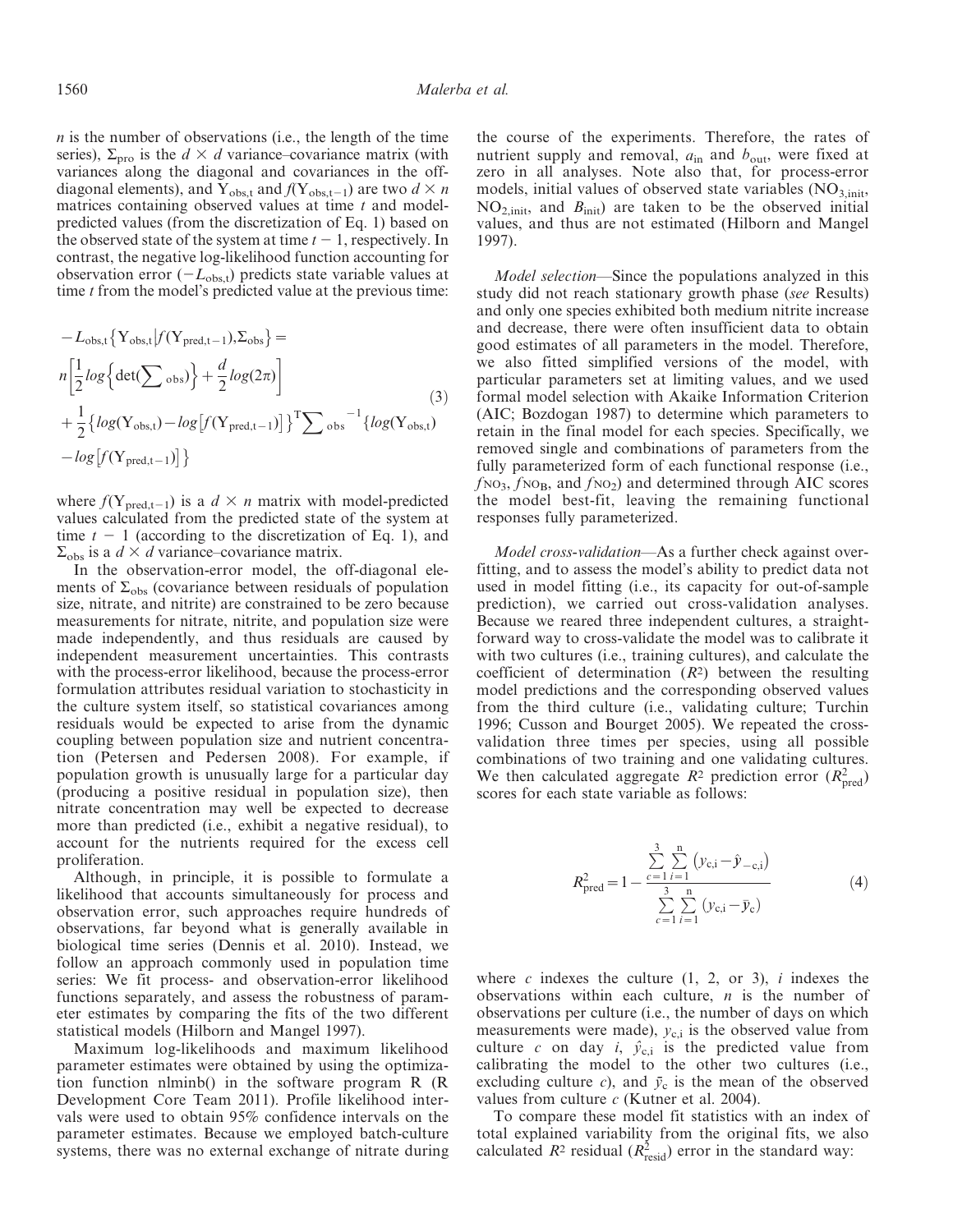

Fig. 1. Medium nitrite dynamics for (A) Picochlorum atomus, (B) Nannochloropsis oculata, (C) Isochrysis sp., and (D) Pyrocystis lunula. The different symbols show the observed data for the three replicate cultures per species. The solid line shows the best-fit model with observation error. Because this model assumes that the noise in the data is dominated by observation error, predicted values at time  $t + 1$  are calculated from the predicted values at time  $t$ , and thus the bestfit trajectory is a smooth line. The arrows show the best-fit model with process error. Because the process-error model assumes that the noise is dominated by real biological variability, the observed values at time t (base of the arrows) are used to obtain predict values at time  $t + 1$ (arrowheads; ''one-step ahead'' prediction: see Bolker 2008).

$$
R_{\text{resid}}^2 = 1 - \frac{\sum_{c=1}^3 \sum_{i=1}^n (y_{c,i} - \hat{y}_i)}{\sum_{c=1}^3 \sum_{i=1}^n (y_{c,i} - \bar{y}_c)}
$$
(5)

where  $\hat{v}_i$  is the predicted value based on the residuals of the model fitted to all three replicate cultures simultaneously. For each fit the prediction  $R^2$  can only be equal to or less than the  $R<sup>2</sup>$  residual score; the closer the two scores are to one another, the more accurate are the model's out-ofsample predictions.

### Results

Culture dynamics—Fits of the model to the data suggest that the model successfully captured the broad range of culture medium nitrite utilization patterns exhibited by the four different species (Fig. 1). For *Picochlorum atomus*, culture medium nitrite concentration showed an initial period of increase followed by depletion from day 6 onward (Fig. 1A). For Nannochloropsis oculata, net release of nitrite was observed only between the first and second day of the culture period, followed by rapid depletion until the medium was almost completely nitrite-deplete by day 6 (Fig. 1B). However, this short initial release was not captured by the model, which predicted gradual net nitrite uptake throughout. In contrast, culture medium nitrite increased monotonically for Isochrysis sp. and Pyrocystis lunula over the culture period (Fig. 1C,D).

The model captured changes in population growth for all species (Fig. 2). Excluding *Isochrysis* sp., which showed approximately exponential growth (Fig. 2C: Note approximate linearity on the logarithmic scale after the first few days, indicating exponential growth), all other species displayed growth profiles characterized by two phases of growth: An initial rapid culture growth lasting from 3 to 5 days, followed by a second phase of slower growth (Fig. 2A,B,D). The model associated the decrease in growth rate with a reduction in internal nutrient availability: The biphasic growth profiles for Picochlorum atomus, Nannochloropsis oculata, and Pyrocystis lunula were explained by the model with an initially high internal nutrient status followed by partial intracellular nitrogen storage depletion (Fig. 3A,B,D). Since population growth was approximately exponential for Isochrysis sp., model parameters implied that cultures were not limited in internal nitrogen at any time during the experiment (increasing internal quota, Fig. 3C).

Medium nitrate depletions were the only dynamics showing clear evidence of systematic deviation from the fitted models (Fig. 4). While the model described the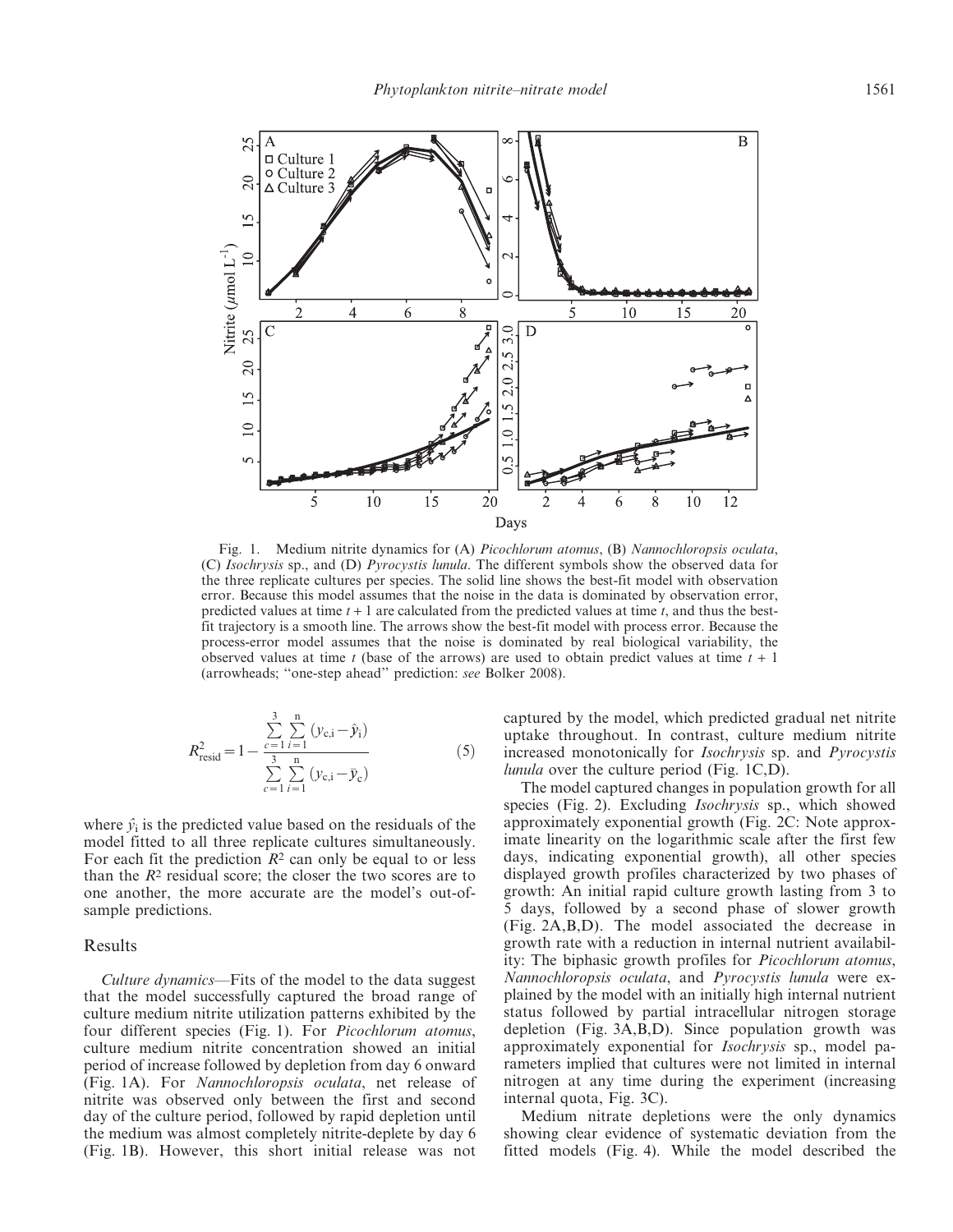

Fig. 2. Population growth (log-transformed) for (A) *Picochlorum atomus*, (B) *Nannochlor*opsis oculata, (C) Isochrysis sp., and (D) Pyrocystis lunula. The different symbols show the observed data for the three replicate cultures per species. The solid line shows the best-fit model with observation error. Arrows show the best-fit model with process error. See Fig. 1 legend for a detailed description of observation- and process-error model fitting.



Fig. 3. Internal nitrogen quota for (A) Picochlorum atomus, (B) Nannochloropsis oculata, (C) Isochrysis sp., and (D) Pyrocystis lunula inferred from the observation-error (solid line) and process-error (dashed line) likelihoods. Note that, because there were no direct observations of internal quota levels, predicted trajectories for both likelihoods are generated using the estimates of initial quota levels obtained from the respective maximum likelihood fits (refer to Table 5).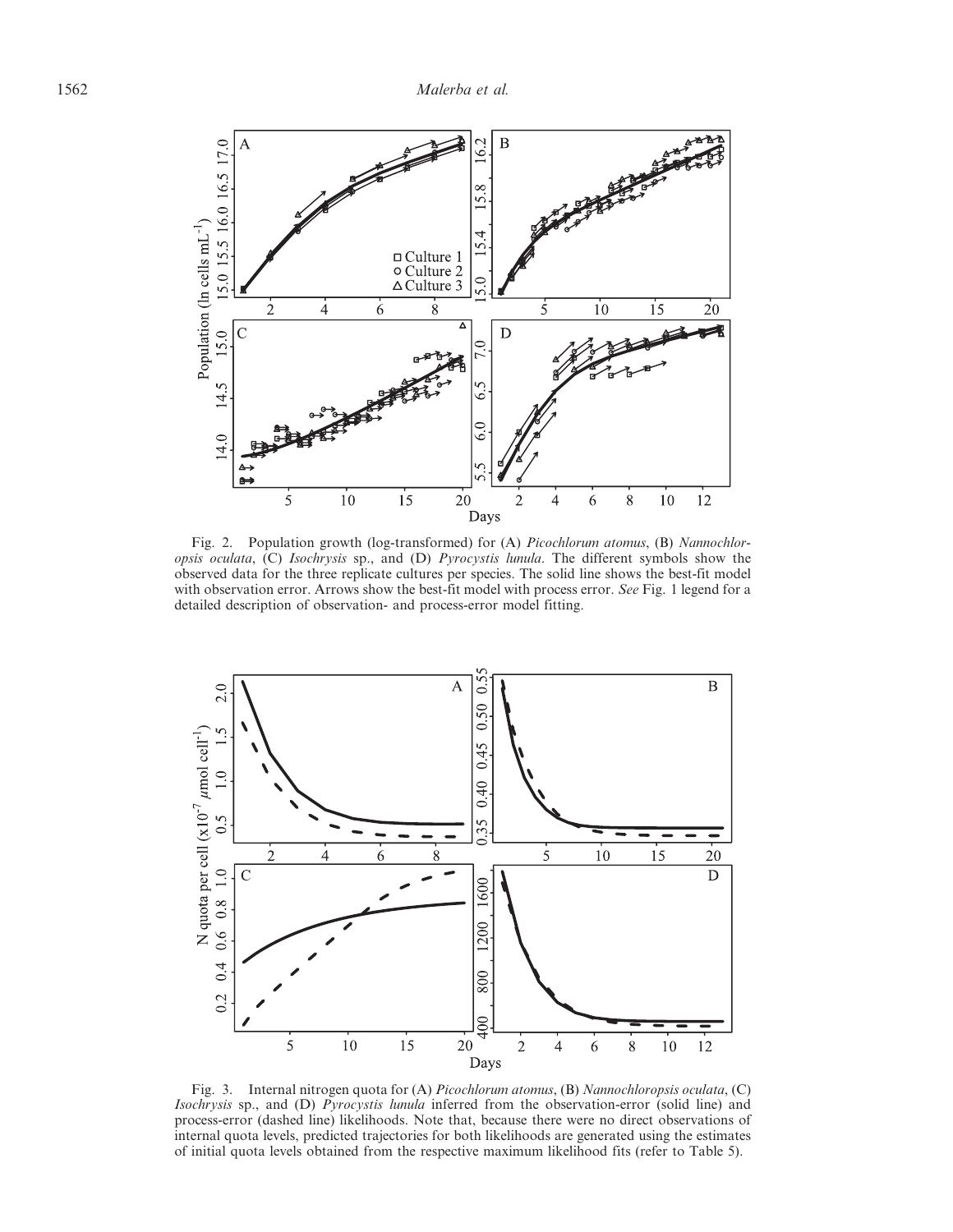

Fig. 4. Medium nitrate dynamics for (A) Picochlorum atomus, (B) Nannochloropsis oculata, (C) Isochrysis sp., and (D) Pyrocystis lunula. The different symbols show the observed data for the three replicate cultures per species. The solid line shows the best-fit model with observation error. Arrows show the best-fit model with process error. See Fig. 1 legend for a detailed description of observation- and process-error model fitting.

broad-scale features of nitrate uptake relatively well, it did not capture the initially high nitrate consumption in Picochlorum atomus or Nannochloropsis oculata during the first 3 and 2 d of the culture period, respectively (i.e., the rapid initial decline in observed nitrate values; Fig. 4A,B). This is apparent in the observation-error fit by the model's underprediction of nitrate levels early in the experiment (solid lines in Fig. 4A,B), and in the process-error fit by the model's tendency to underestimate the magnitude of decline in nitrate in the first few days of the experiment (arrows in Fig. 4A,B). In contrast, nitrate depletion for Isochrysis sp. (Fig. 4C) and Pyrocystis lunula (Fig. 4D) showed little evidence of systematic discrepancies between the model and the data.

Cross-validation analysis yielded a total of 12 prediction  $R<sup>2</sup>$  scores (4 species  $\times$  3 state variables), for both observation- and process-error models. For eight of the 12 observation-error cases, and all of the process-error cases, prediction  $R^2$  values were within 5% of the residual  $R<sup>2</sup>$  scores (Table 3), indicating very good predictive ability of the models. Also, all parameter estimates from all combinations of training sets fell within the 95% confidence intervals of the estimates obtained from the original analysis (data not shown).

Model comparisons—According to AIC, the best-fitting model included all nitrite-related parameters  $(\beta, v_{MAX} \, \text{no}_2)$ , and  $\varphi$ ) only when the data displayed both periods of net release and uptake (i.e., Picochlorum atomus; Table 4). Nannochloropsis oculata cultures showed little net nitrite

release, so model selection favored a model omitting this process  $(\beta$  fixed at 0; Table 4). Also, Nannochloropsis oculata was the only species showing evidence of a reduction in per-capita nitrite uptake due to resource limitation; therefore, it was the only species whose bestfitting model included the nitrite half-saturation constant  $(kNO<sub>2</sub>; Table 4)$ . *Pyrocystis lunula* and *Isochrysis* sp. cultures did not exhibit net nitrite depletion during any stage of the experiment, so the model with no nitrite uptake (VMAX, NO<sub>2</sub> and  $\varphi$  set to zero) was therefore favored by AIC (Table 4). Finally, since none of the species exhibited nitrate-limited uptake dynamics, there was little information in the data to estimate half-saturation constants in the Michaelis–Menten saturating functions, and thus model selection favored modeling nitrate uptake at a constant percell rate (i.e.,  $k_{NO_3} = 0$ ; Table 4).

Parameter estimates obtained from the two distinct process-error and observation-error likelihoods were overall quite consistent (Table 5). The two sets of parameters were particularly similar in *Pyrocystis lunula*, with all values within 5–30% of each other and very substantial overlap in the models' respective 95% confidence limits (Table 5). Similarly, parameter estimates for Nannochloropsis oculata showed good consistency. There was a relatively large (2.5-fold) difference in the nitrite halfsaturation constant  $(k_{NO_2})$ ; however, this was due to the very broad confidence limits on this parameter in both models, rather than to a systematic discrepancy between the models (Fig. 1B; Table 5). Parameter estimates for Picochlorum atomus when calibrated with the observation-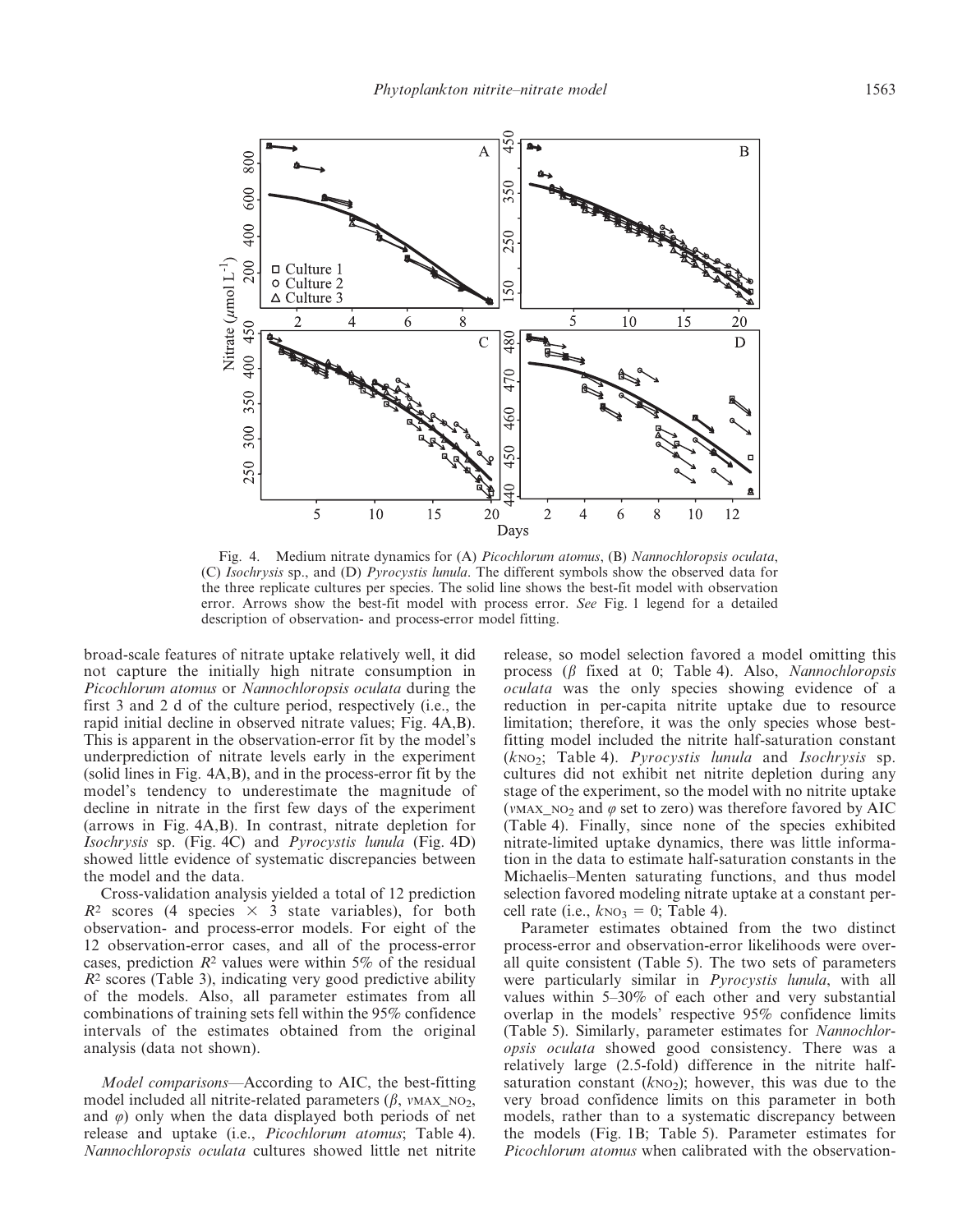Table 3. Coefficients of determination  $(R^2)$  from the cross-validation analyses for the three state variables for each of the four species using observation and process error calibrations. Squared residual error is denoted  $R_{\text{resid}}^2$  (Eq. 5), and squared cross-validation prediction error is denoted  $R_{\text{pred}}^2$  (Eq. 4).

|                                                                                             | Observation error            |                              |                              |                              | Process error                |                              |                              |                              |                              |                              |                              |                              |
|---------------------------------------------------------------------------------------------|------------------------------|------------------------------|------------------------------|------------------------------|------------------------------|------------------------------|------------------------------|------------------------------|------------------------------|------------------------------|------------------------------|------------------------------|
|                                                                                             | Nitrite                      |                              | Population                   |                              | Nitrate                      |                              | Nitrite                      |                              | Population                   |                              | Nitrate                      |                              |
|                                                                                             | $R_{\text{resid}}^2$         | $R^2_{\text{pred}}$          | $R_{\text{resid}}^2$         | $R^2_{\text{pred}}$          | $R_{\text{resid}}^2$         | $R_{\text{pred}}^2$          | $R_{\text{resid}}^2$         | $R_{\text{pred}}^2$          | $R_{\text{resid}}^2$         | $R^2_{\text{pred}}$          | $R^2_{\text{resid}}$         | $R_{\text{pred}}^2$          |
| Picochlorum atomus<br>Nannochloropsis oculata<br><i>Isochrysis</i> sp.<br>Pyrocystis lunula | 0.91<br>0.94<br>0.61<br>0.41 | 0.82<br>0.94<br>0.52<br>0.35 | 0.97<br>0.94<br>0.86<br>0.89 | 0.95<br>0.89<br>0.83<br>0.84 | 0.83<br>0.92<br>0.94<br>0.67 | 0.83<br>0.90<br>0.89<br>0.65 | 0.93<br>0.86<br>0.98<br>0.79 | 0.91<br>0.86<br>0.98<br>0.79 | 0.97<br>0.96<br>0.83<br>0.85 | 0.97<br>0.96<br>0.83<br>0.85 | 0.94<br>0.97<br>0.98<br>0.39 | 0.94<br>0.97<br>0.98<br>0.39 |

error model were also fairly similar, except for nitrate uptake ( $v$ MAX\_NO<sub>3</sub>, Table 5). This was mainly caused by the rapid uptake for the first 2 d (Fig. 4A): When the two nitrate uptake parameters were calculated excluding the first two observations, they were considerably more similar  $(5.71 \times 10^{-9}$  [CI: 5.1–6.2  $\times$  10<sup>-9</sup>] with observation-error model;  $4.64 \times 10^{-9}$  [CI:  $4.1-5.3 \times 10^{-9}$ ] with process-error model).

In contrast to the other three species, however, Isochrysis sp. showed considerable differences between the observation- and process-error-based parameter estimates (Table 5). While the values for nitrate uptake  $(v_{MAX}\_NO_3)$  and maximum population growth  $(\mu_{\text{max}})$  were similar, maximum proportion of nitrite release  $(\beta)$  and internal quota  $(q_0$  and  $Q<sub>init</sub>$ ) parameters were substantially different (Table 5). The model structure does not incorporate any mechanism that could explain the dynamics observed from day 1 to day 13, when exponentially dividing cells (Fig. 2C) did not release significant amounts of nitrite into the medium (Fig. 1C). Therefore, different compromises to account for this were reflected in observation- and process-error fits. Specifically, the observation-error fits captured exponential population growth (solid line in Fig. 2C), while substantially underpredicting nitrite release rates from day 13 onward (solid line in Fig. 1C). Conversely, the process-error fit matched the initially slow but later rapidly increasing nitrite release (arrows in Fig. 1C), while underpredicting initial population

growth (arrows in Fig. 2C). The differences in internal nutrient dynamics reflect these different trade-offs (Fig. 3C). When the model predicts approximately exponential population growth together with constant nitrite accumulation (solid line in Figs. 1C, 2C), as in the observation-error model, the internal quota increased only slightly (solid line in 3C). In contrast, when the model predicts a late, rapid increase in both population growth and nitrite release (arrows in Figs. 1C, 2C), as in the process-error model, a larger increase (off a lower base) in the internal quota is implied (dashed line in Fig. 3C).

# Discussion

Our results show that the nitrate–nitrite model developed in this study can characterize well the nitrite, nitrate, and biomass dynamics in four diverse phytoplankton species, even though those species display qualitatively different nutrient utilization patterns. This model mechanistically describes the coupled dynamics of biomass growth, extracellular nitrate and nitrite concentrations, and internal nitrogen quota. The advantages offered by this model are that it can be readily calibrated with time-series data and that it does not require explicit observations of internal nitrogen status. Moreover, by fitting the model in two different ways, one assuming that the variability in the data is driven mainly by observation error and another

Table 4. Formal model selection with AIC between functional responses for nitrate uptake  $(f \circ \circ_3)$ , nitrite release  $(f \circ \circ_B)$ , and nitrite uptake ( $fNO<sub>2</sub>$ ). Values represent the difference in AIC ( $\Delta AIC$ ) scores (thus, by definition, the best fit model has  $\Delta AIC = 0$ ). Boldface indicates the estimated best-fitting model and therefore the one employed for parameter estimation. See Eq. 1e–g for full functional responses and Table 1 for parameter definitions.

|                   |     |                                                                                                                               | Picochlorum<br>atomus | <b>Nannochloropsis</b><br>oculata | <i>Isochrysis</i> sp. | Pyrocystis<br>lunula |
|-------------------|-----|-------------------------------------------------------------------------------------------------------------------------------|-----------------------|-----------------------------------|-----------------------|----------------------|
| $f_{NO_3}$        | (1) | $v\text{MAX}\_\text{NO}_3 \times \frac{\text{NO}_3(t)}{\text{NO}_3(t) + k\text{NO}_3}$                                        | 2; 2                  | 3; 4                              | 2:2                   | 2; 2                 |
|                   | (2) | $\nu$ MAX_NO <sub>3</sub> $\times$ (NO <sub>3</sub> (t) > 0)                                                                  | 0;0                   | 0;0                               | 0;0                   | 0;0                  |
| $f_{\text{NO}_B}$ | (1) | $\beta \times (c \times f_{\text{NO}_3} + f_{\text{NO}_2}) \times \left(1 - \frac{q_0}{Q(t)}\right)$                          | 0;0                   | 2; 2                              | 0:0                   | 0;0                  |
|                   | (2) | $\theta$                                                                                                                      | 63:64                 | 0:0                               | 107:66                | 43; 26               |
| $f_{\rm NO_2}$    | (1) | $\texttt{vMAX\_NO}_2 \times e^{(-\varphi \times \text{NO}_3(t))} \times \frac{\text{NO}_2(t)}{\text{NO}_2(t) + k\text{NO}_2}$ | 2; 2                  | 0:0                               | 6:6                   | 6; 6                 |
|                   | (2) | $\nu$ MAX_NO <sub>2</sub> $\times e^{(-\varphi \times NO_3(t))} \times (NO_2(t) > 0)$                                         | 0;0                   | 4:16                              | 4:4                   | 4; 4                 |
|                   | (3) | $v\text{MAX} \_\text{NO}_2 \times (\text{NO}_2(t) > 0)$                                                                       | 5; 2                  | 2:18                              | 2; 2                  | 2; 2                 |
|                   | (4) | $\theta$                                                                                                                      | 46:64                 | 75:26                             | 0:0                   | 0;0                  |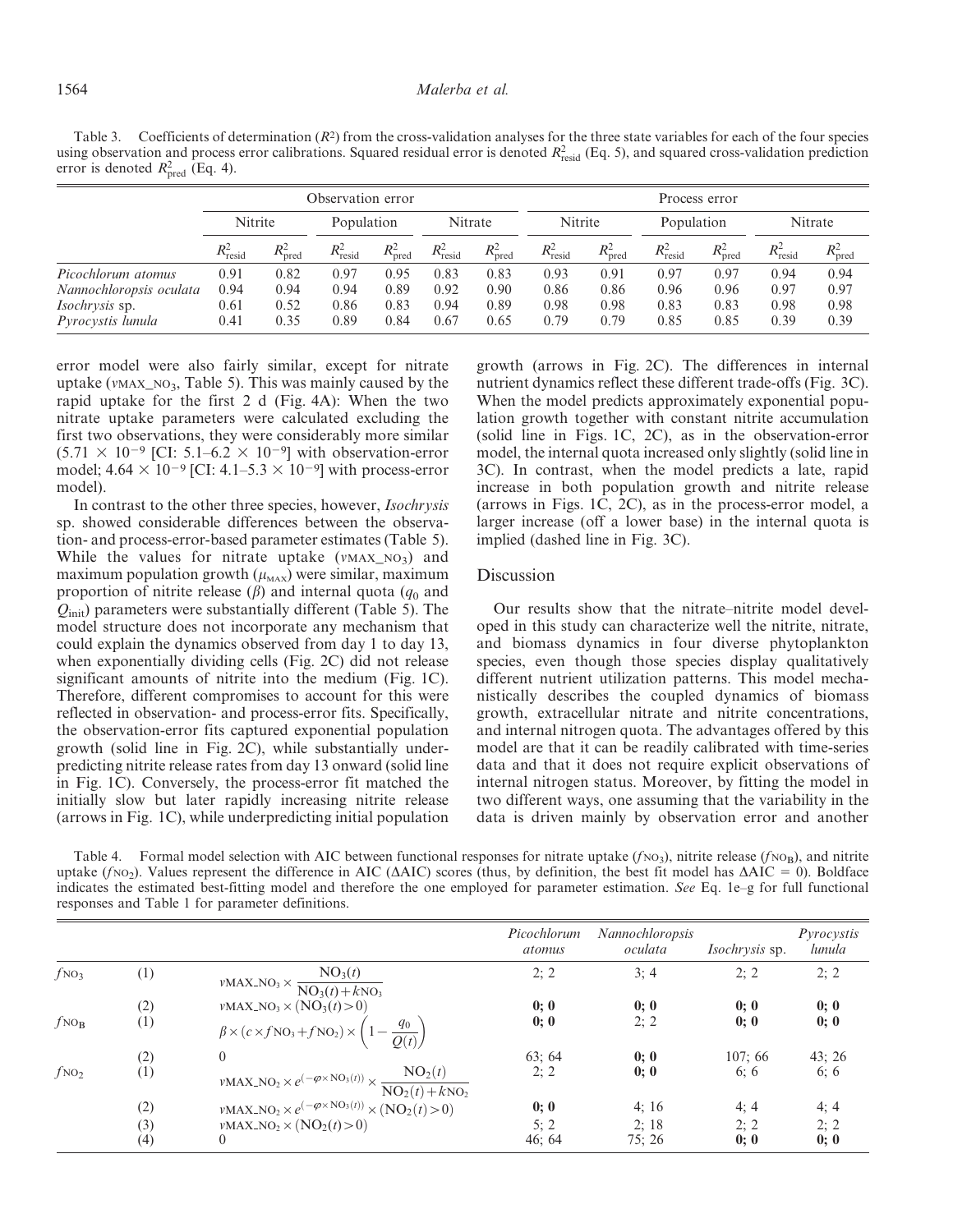|                      | Picochlorum atomus                                             |                                                                 |  |  |  |  |  |
|----------------------|----------------------------------------------------------------|-----------------------------------------------------------------|--|--|--|--|--|
|                      | Observation error                                              | Process error                                                   |  |  |  |  |  |
| $VMAX_NO_3$          | $6.7\times10^{-9}(5.9\times10^{-9}; 7.5\times10^{-9})$         | $4.7\times10^{-9}(4.2\times10^{-9}; 5.3\times10^{-9})$          |  |  |  |  |  |
| β                    | 0.17(0.13; 0.24)                                               | 0.2(0.16; 0.25)                                                 |  |  |  |  |  |
| VMAX_NO <sub>2</sub> | $1.1\times10^{-9}(6.5\times10^{-10}; 1.8\times10^{-9})$        | $1\times10^{-9}(5.9\times10^{-10}; 1.4\times10^{-9})$           |  |  |  |  |  |
| $\varphi$            | $3.5\times10^{-3}(1.7\times10^{-3}; 7.0\times10^{-3})$         | $4.3\times10^{-3}(2.1\times10^{-3}; 6.4\times10^{-3})$          |  |  |  |  |  |
| $\mu_{MAX}$          | 0.63(0.53; 0.75)                                               | 0.61(0.50; 0.69)                                                |  |  |  |  |  |
| $q_0$                | $4.0\times10^{-8}(3.3\times10^{-8}; 9.1\times10^{-8})$         | $2.9\times10^{-8}(1.7\times10^{-8}; 1.0\times10^{-7})$          |  |  |  |  |  |
| $Q_{\rm init}$       | $2.1\times10^{-7}(1.3\times10^{-7}; 5.3\times10^{-7})$         | $1.7\times10^{-7}(8.3\times10^{-8}; 1.2\times10^{-6})$          |  |  |  |  |  |
|                      | Nannochloropsis oculata                                        |                                                                 |  |  |  |  |  |
| $VMAX_NO_3$          | $1.5\times10^{-9}(1.4\times10^{-9}; 1.6\times10^{-9})$         | $1.4\times10^{-9}(1.2\times10^{-9}; 1.7\times10^{-9})$          |  |  |  |  |  |
| VMAX_NO <sub>2</sub> | $1.9\times10^{-9}(1.3\times10^{-9}; 3.7\times10^{-9})$         | $2.6\times10^{-9}(1.5\times10^{-9}; 4.4\times10^{-9})$          |  |  |  |  |  |
| $k\text{NO}_2$       | 7.23(3.7; 16.1)                                                | 16(6.7; 19.5)                                                   |  |  |  |  |  |
| $\varphi$            | $1.5 \times 10^{-8} (0; 0.05)$                                 | $9.5 \times 10^{-8} (0; 0.004)$                                 |  |  |  |  |  |
| $\mu_{MAX}$          | 0.50(0.41; 0.68)                                               | 0.38(0.22; 0.58)                                                |  |  |  |  |  |
| $q_0$                | $3.2\times10^{-8}(3.1\times10^{-8}; 3.7\times10^{-8})$         | $3.1\times10^{-8}(2.3\times10^{-8}; 6.9\times10^{-8})$          |  |  |  |  |  |
| $Q_{\rm init}$       | $5.4\times10^{-8}(4.2\times10^{-8}; 1.8\times10^{-7})$         | $5.5 \times 10^{-8} (3.1 \times 10^{-8}; 1.3 \times 10^{-7})$   |  |  |  |  |  |
|                      | <i>Isochrysis</i> sp.                                          |                                                                 |  |  |  |  |  |
| VMAX_NO3             | $6.0\times10^{-9}(5.7\times10^{-9}; 6.2\times10^{-9})$         | $6.0\times10^{-9}(5.1\times10^{-9}; 7.0\times10^{-9})$          |  |  |  |  |  |
| β                    | 0.11(0.07; 0.20)                                               | 0.57(0.37; 0.74)                                                |  |  |  |  |  |
| $\mu_{MAX}$          | 0.12(0.08; 0.21)                                               | 0.15(0.01; 0.27)                                                |  |  |  |  |  |
| $q_0$                | $3.9\times10^{-8}(1.7\times10^{-8}; 6.5\times10^{-8})$         | $7.8\times10^{-8}(6.4\times10^{-8}; 1.2\times10^{-7})$          |  |  |  |  |  |
| $Q_{\rm init}$       | $4.6\times10^{-8}(1.5\times10^{-9}; 7.3\times10^{-8})$         | $6.1\times10^{-9}(3.0\times10^{-9}; 2.4\times10^{-8})$          |  |  |  |  |  |
|                      | Pyrocystis lunula                                              |                                                                 |  |  |  |  |  |
| VMAX_NO3             | $2.6 \times 10^{-6} (2.1 \times 10^{-6} ; 3.2 \times 10^{-6})$ | $2.7\times10^{-6}(1.1\times10^{-6}; 4.3\times10^{-6})$          |  |  |  |  |  |
| β                    | 0.18(0.17; 0.24)                                               | 0.14(0.05; 0.31)                                                |  |  |  |  |  |
| $\mu_{MAX}$          | 0.58(0.46; 0.75)                                               | 0.49(0.26; 0.72)                                                |  |  |  |  |  |
| $q_0$                | $4.1\times10^{-5}(2.3\times10^{-5}; 6.9\times10^{-5})$         | $3.6\times10^{-5}$ (7×10 <sup>-6</sup> ; 5.1×10 <sup>-5</sup> ) |  |  |  |  |  |
| $Q_{\rm init}$       | $1.8\times10^{-4}(9.5\times10^{-5}; 2.8\times10^{-4})$         | $1.7\times10^{-4}(2.2\times10^{-5}; 5.5\times10^{-4})$          |  |  |  |  |  |

Table 5. Summary table  $(\pm 95\% \text{ CI})$  for model parameters of each species calibrated with both observation- and process-error models. Profile likelihood intervals were used to obtain 95% confidence intervals on the parameter estimates. Number of parameters might differ between species due to simplification of functional responses selected through AIC model selection criteria (see Table 4). Consult Table 1 for definitions and units.

assuming that the variability is driven mainly by process error, we can better assess the robustness of our results than if we had simply assumed observation error only, as standard least-squares fitting does (Ives et al. 1999). For instance, two species displayed consistent sets of parameters overall, indicating good confidence in their estimated values (Nannochloropsis oculata and Pyrocystis lunula). One species, Picochlorum atomus, showed a large difference in estimated nitrate uptake rate ( $v$ MAX\_NO<sub>3</sub>), which was reconciled when the model was calibrated excluding the initially high uptake rate of nitrate for the first 2 d. This strongly suggests that the divergent estimates from the two likelihoods was due to the fact that the model lacks a mechanism to capture an initial period of very rapid nitrate uptake, a point to which we return below. Finally, one species, Isochrysis sp., exhibited considerable differences in the parameters for nitrite release  $(\beta)$  and internal nutrient status  $(q_0, Q_{init})$ ; further in this section we discuss how these discrepancies were caused by the model's inability to simultaneously capture the occurrence of approximately exponential cell growth, and a transition from very low to very high nitrite release.

As noted in the Results, model selection favored estimating all nitrite-related parameters (i.e.,  $\beta$ , vMAX\_NO<sub>2</sub>, and  $\varphi$ ) only when both net medium nitrite release and uptake were sustained for  $> 24$  h. This was not the case for Nannochloropsis oculata, as net nitrite release occurred only between the first and second day and was not accompanied by any significant change in medium nitrate availability or estimated internal nitrogen availability. Similarly, the functional response for nitrite uptake in *Isochrysis* sp. and Pyrocystis lunula did not significantly improve the total fit of the model. Therefore, these parameters were removed and a simpler model, which omits the nitrite uptake term, was used to estimate the other model parameters. When all nitrite utilization parameters could be estimated, as for Picochlorum atomus, they can be used to infer nitrite utilization dynamics under alternative nitrate fertilization regimes. For instance,  $\beta$  indicates the overall proportion of nitrate and nitrite uptake that can be released back into the medium as nitrite, when the internal quota is full. This parameter varies substantially among our study species. Though rare in the literature (Collos 1998), such information is particularly valuable. Firstly, information on phytoplankton nitrite uptake and release are required when estimating total assimilated nitrogen and primary production in areas of the ocean with high nitrite concentration (Collos 1998; Al-Qutob et al. 2002).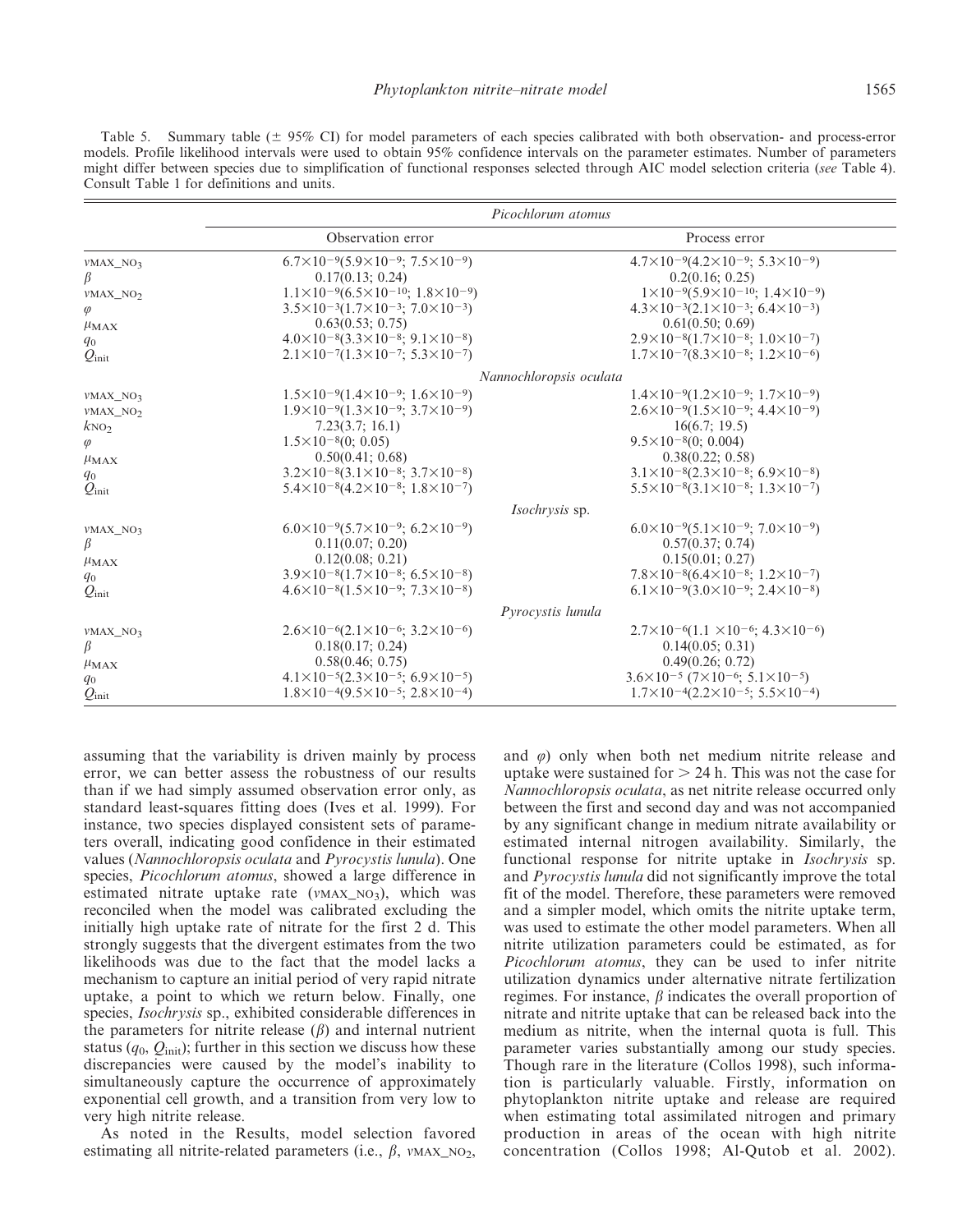Secondly, an imbalance in nitrate supply can be costly for both phytoplankton aquaculture facilities and for the remediation of nitric oxide from flue gas. For aquaculture, undersupply of nitrate results in reduced biomass yields, whereas an oversupply of nitrate requires expensive wastewater treatment and can increase phytoplankton total biomass production while reducing specific lipid content (Li et al. 2008; Lardon et al. 2009). Conversely, for nitric oxide remediation of flue gas from coal-fired power stations, excessive nitrate provision can result in extracellular buildup of nitrite, driven by incomplete reduction of nitrite to ammonium and the conversion of flue-gas nitric oxide to nitrite in water (Niu and Leung 2010). Undoubtedly, some of the model's simplifying assumptions, which are adequate given the axenic cultures that we used, would need to be modified for application to natural ecosystems in situ. For instance, in natural systems, the activity of nitrifying and denitrifying bacteria significantly contribute to the dynamics of total available inorganic nitrogen (Zehr and Kudela 2011).

Our model offers an additional tool to investigate nutrient uptake and how it influences population growth and nitrite utilization. For instance, in the present model, there are two main factors determining changes in extracellular nitrite concentration for a species. The first factor is extracellular nitrate availability. Simulating population growth using observation-model parameters for Picochlorum atomus showed an increase in external nitrite production proportional to extracellular nitrate availability (Fig. 5). This result is consistent with a number of field and laboratory studies investigating nitrite excretion by phytoplankton species (Wada and Hattori 1971; Olson et al. 1980; Collos 1982a). Nitrite is released into the medium when the reduction of nitrate to nitrite proceeds faster than that of nitrite to ammonium, and the cell releases nitrite to avoid the consequences of internal over-nitrification (Collos 1982a). This suggests that the model's structure captures qualitative aspects of phytoplankton–nitrite dynamics that are relevant beyond the particular cultures examined here.

Although we did not make direct measurements of internal nitrogen quota, the estimated quota parameters are consistent with available evidence. For instance, our estimated values of  $Q<sub>init</sub>$  and  $q<sub>0</sub>$  span a range comparable to that of published data on the relationship between cell volume and internal nitrogen quota (Shuter 1978). In our study, cell volume spans four orders of magnitude difference between the smallest (Nannochloropsis oculata; Brown 1991; Lourenco et al. 2002) and largest (*Pyrocystis* lunula; Shuter 1978) species, with a corresponding threeorder-of-magnitude difference in estimated  $Q_{init}$  and  $q_0$ values for these species. Similarly, the power-law allometric relationship estimated from phytoplankton data by Shuter (1978) has a scaling exponent of  $\sim 0.7$ , implying a change in internal nitrogen quota of just under three orders of magnitude for a four-order-of-magnitude change in cell volume. Moreover, our parameter estimates implied a decrease in internal nitrogen through time in three of our four species (Fig. 3A,B,D). Although this may seem counterintuitive (since external nitrate remained abundant throughout the experiment), internal quota is a per-cell quantity: total internal nitrogen (quota times population size) actually increases during the experiment for all species. Per-cell quota reflects an equilibrium between per-cell nitrogen uptake and its allocation to population growth; quota concentration will therefore decrease when above its equilibrium value for those conditions, even when external nitrogen is highly abundant (see Chu et al. 2007 for an empirical example). Moreover, Chu et al. (2007) observed that population growth shifts from fast to slow as internal quota decreases towards its equilibrium value: we also observed this coincident decrease in growth rate in the three species whose internal quotas were predicted to have decreased during our experiment, but not in the species whose internal quota was predicted to have increased (compare Figs. 2, 3). This further suggests that our model predicts realistic internal growth dynamics.

Model simulations can be employed to explore differences in nitrite utilization under different scenarios of internal nitrogen availability. For example, the observation-error parameter estimates for Picochlorum atomus predict that cultures with lower intracellular nitrogen storage should excrete significantly less nitrite overall than cultures with filled nitrogen stores (Fig. 6). Nitrite release decreased almost linearly with starvation time from 0 to 5 d in the marine diatom Phaeodactylum tricornutum (Collos 1982a). Furthermore, observations for Skeletonema costatum and Prorocentrum minimum are also consistent with the model: Cultures resupplied with nitrate after 12–24 h of starvation show higher nitrite excretion compared to cultures starved for longer periods (Serra et al. 1978; Martinez 1991; Sciandra and Amara 1994). Sometimes the reduced nitrite release in starved cultures was concurrent with a reduction in nitrate uptake for the first  $1-2$  d, perhaps caused by an acclimatization period necessary for the culture to adapt to the new nutrient regime (Collos 1982a; Martinez 1991; Sciandra and Amara 1994). While the present model incorporates a mechanism that reduces nitrite release in response to a decrease in nitrate uptake (Eq. 1f), it also suggests an additional explanation for the predicted lower nitrite release by nutrient-starved cultures (Fig. 6). Specifically, using the observation model parameters for Picochlorum atomus, model dynamics under nitrogen-replete intracellular storage conditions (solid line in Fig. 6A) indicate that initially most of the excess internal quota energy is used for rapid growth (solid line in Fig. 6D). The same species simulated under nitrogenstarved conditions shows that initially most of the nitrate taken up may be used to replenish depleted stores (dashed line in Fig. 6A), rather than being utilized for population growth (dashed line in Fig. 6D). This results in monotonically decreasing medium nitrite (Fig. 6B), no net percapita nitrite excretion (Fig. 6C), and lower biomass production rate (Fig. 6D). The initial increase in internal quota detected for the simulated nutrient-starved culture (Fig. 6A) is known as acclimation period or lag phase, and is often detected in phytoplankton dynamics when relocated to new environmental conditions (Fogg and Thake 1987). Consistent with the model, laboratory studies have shown that nitrogen limitation leads to no or reduced culture growth, and the flow of fixed carbon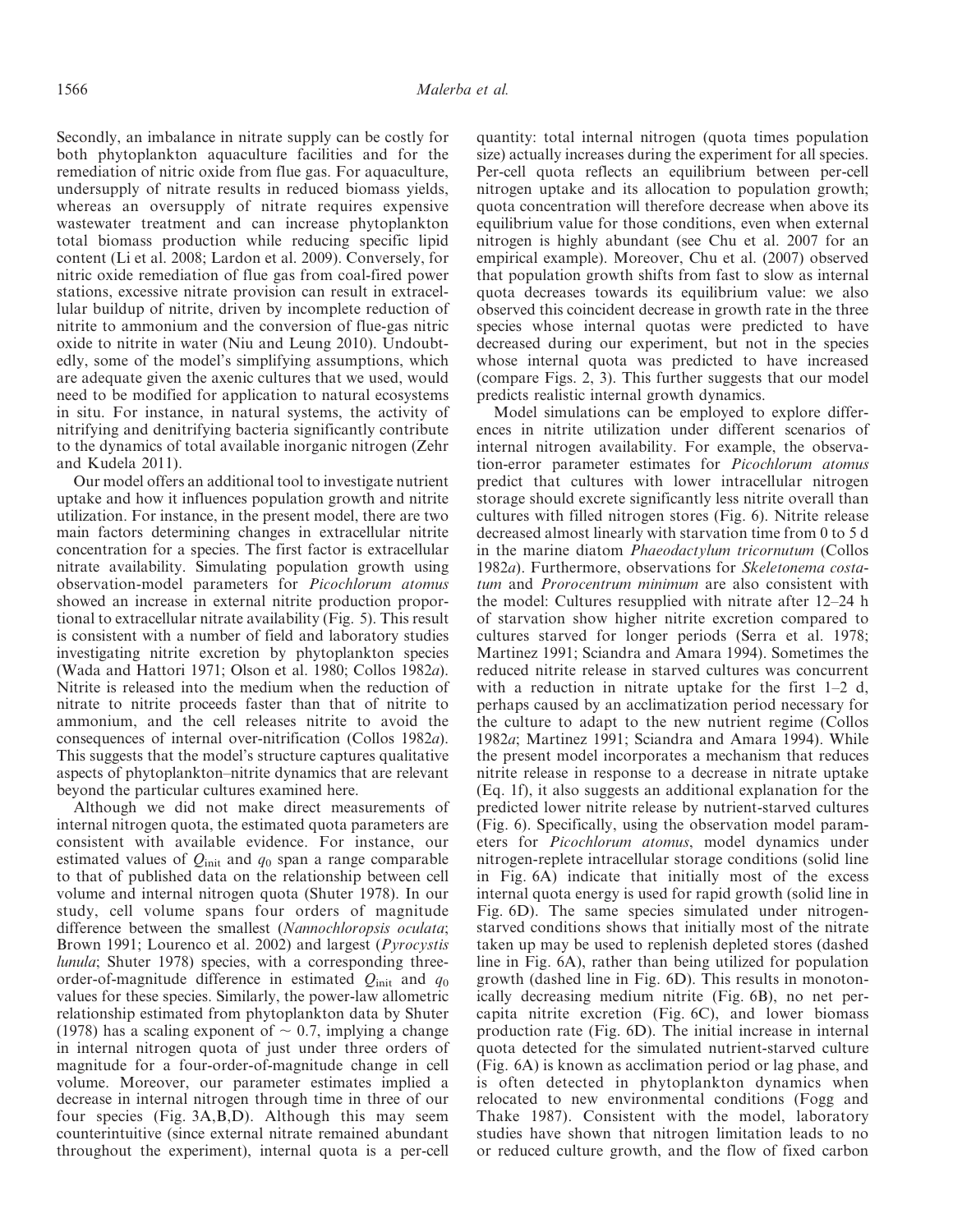

Fig. 5. Simulated effects of different initial nitrate levels on the dynamics of (A) external nitrate, (B) external nitrite, (C) per capita nitrite excretion (positive) and uptake (negative), and (D) biomass concentration. Demographic parameters and initial values for biomass, nitrogen quota, and extracellular nitrite concentration are based on the observation-error estimates for Picochlorum atomus (see Table 5). The baseline (middle) trajectory corresponds to the estimated initial nitrate levels from the Picochlorum atomus experiment (Table 5). Trajectories were generated with Eq. 1, using package deSolve in R (Soetaert et al. 2010).

from photosynthesis is diverted and stored in the form of lipids or carbohydrates (Rodolfi et al. 2009; Mata et al. 2010). For this reason, many aquaculture systems include nitrogen-limiting conditions as part of the phytoplankton cultivation cycle in order to optimize accumulation of

desired end products such as storage lipids (e.g., triacylglycerols in Thomas et al. 1984) or carbohydrates (e.g., starch, paramylon, or chrysolaminarin in Adam 1997).

Although the model captures the broad-scale dynamics of the system, there are two ways in which the data deviate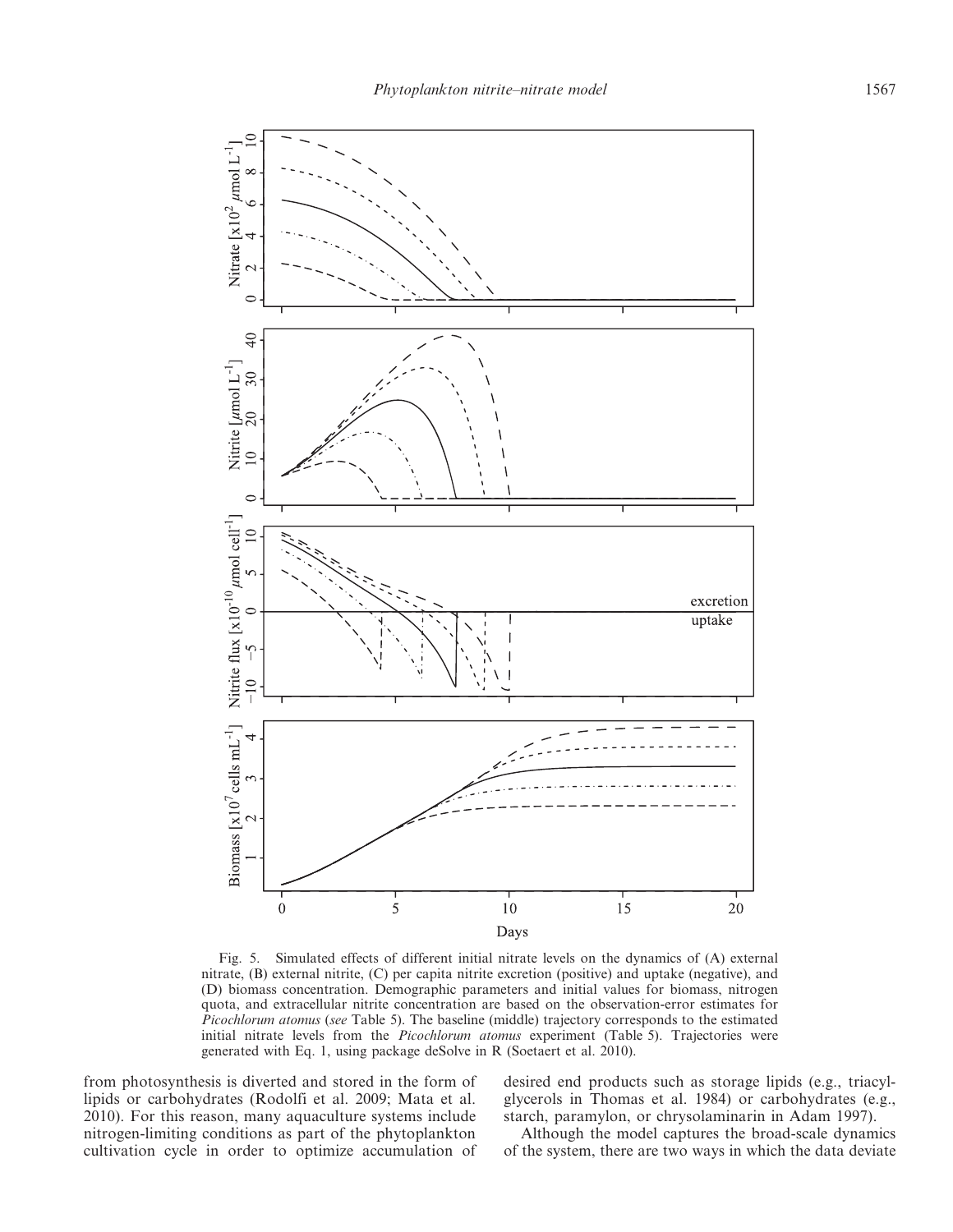

Fig. 6. Simulated effects for two different scenarios of initial per capita nitrogen quota on the dynamics of (A) internal nitrogen, (B) external nitrite, (C) per-capita nitrite excretion (positive) and uptake (negative), and (D) biomass concentration (log-transformed). Demographic parameters and initial values for biomass, extracellular nitrate and nitrite concentrations are based on the estimates for Picochlorum atomus using the observation-error model (Table 5). (A) Labels indicate initial values of internal quota  $(Q<sub>init</sub>)$ . Trajectories were generated with Eq. 1, using package deSolve in R (Soetaert et al. 2010).

systematically from the model. These deviations provide clues as to how the framework presented here might be refined in future work. The first is that, for both Picochlorum atomus and Nannochloropsis oculata, the data show an elevated rate of medium nitrate depletion over the first 2–3 d (Fig. 4A,B), which the model does not capture. To cope with patchy nutrient distributions in nature, two nutrient uptake systems with different uptake kinetics have evolved (Crawford et al. 2000). Low nutrient availability ( $\sim$  100 µmol L<sup>-1</sup>) induces the expression of high-affinity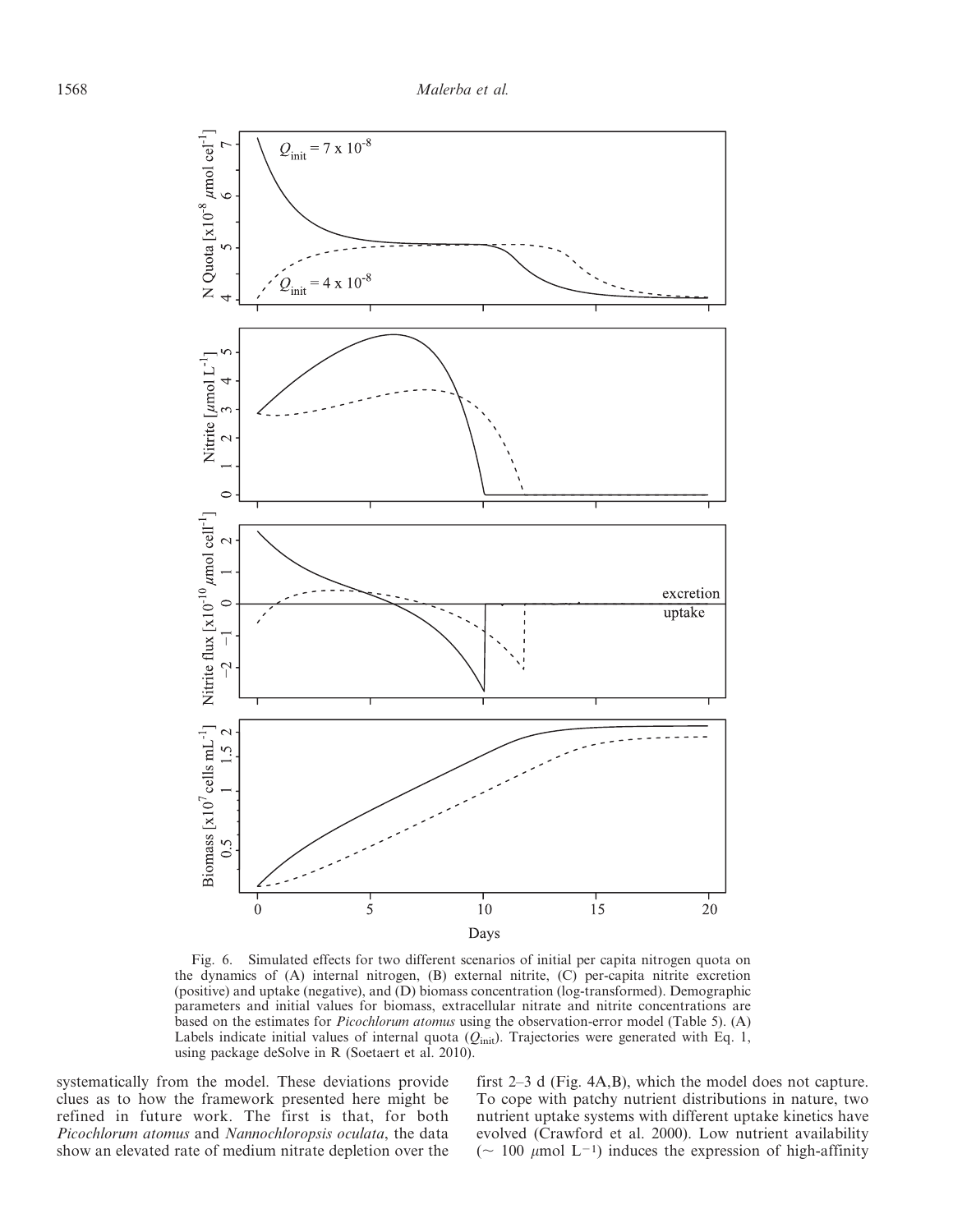uptake systems, which are saturable and characterized by a maximum uptake rate limiting assimilation (Crawford et al. 2000; Smith et al. 2009). High nutrient availability ( $\sim$ 1000  $\mu$ mol L<sup>-1</sup>) induces the expression of low-affinity uptake systems, which are non-saturable and cells take up nutrients in proportion to the nutrient concentration in the environment (Crawford et al. 2000; Collos et al. 2005). The observed rapid uptake of nitrate by Picochlorum atomus and Nannochloropsis oculata from days 1 to 3 may indicate uptake via low-affinity systems, while slower nitrate uptake from day 3 onward may reflect the shift to a high-affinity uptake system (Fig. 4A,B). Similar multiphase nutrient utilization patterns have been recorded for several phytoplankton species (see Collos et al. 2005 for review). Thus, one area for refinement of our approach would be to explicitly model switching between low-affinity and highaffinity uptake systems.

The second area of systematic deviation between the data and the model is in the medium nitrite dynamics for Isochrysis sp. Specifically, nitrite secretion was low at the beginning of the experiment, then increased rapidly toward the end (Fig. 1C). These dynamics are unusual for phytoplankton species. Typically, the period of highest nitrite release coincides with the period of greatest nitrate availability (Collos 1998), which, in our cultures, occurred at the beginning of the experiment (Fig. 4C). Growth patterns (Fig. 2C), internal quota (Fig. 3C), and nitrate utilization (Fig. 4C) for Isochrysis sp. cultures suggest that the mother cultures used for inoculation were nitrate-replete. Therefore, according to Collos (1998), and as observed for Picochlorum atomus, a higher nitrite secretion was expected at the start of the experiment, which should have been utilized as a nitrogen source later when extracellular nitrate became limiting. Partial light limitation of photosynthesis (through self-shading due to population growth, and therefore reduced provision of reduced ferredoxin) could produce, in principle, a sudden, rapid increase in the rate of nitrite release, as we observed from day 13 onward for Isochrysis sp. (Fig. 1C; Agusti 1991). However, light limitation typically results in reduced population growth rates (Harrison et al. 1990), which was not observed for Isochrysis sp. during the period of rapid nitrite release. For the other species, we did not observe any anomalous increases in nitrite release associated with a slowing of population growth, as we might expect under light limitation. We therefore conclude that light limitation is unlikely to have substantially affected our culture dynamics. Nevertheless, because light limitation is common in nature, and also can occur in industrial and laboratory settings, an extension of the model to incorporate effects of light limitation on the dynamics of nitrite release is an important area for further work.

Our extension of the Legovic and Cruzado (1997) model to characterize nitrite utilization captured the main features of population, nitrate, and nitrite dynamics for four phytoplankton species exhibiting very different patterns of population growth, and nutrient assimilation and release, despite using few parameters, relative to other models that account for nitrite dynamics. Our approach allowed estimation of most model parameters, except when particular phases of nutrient utilization did not occur (e.g.,

depletion of nitrite in *Isochrysis* sp. and *Pyrocystis lunula*). For Picochlorum atomus, which exhibited both net nitrite excretion and uptake from the culture medium, we were able to use our fitted model to simulate coupling between population growth and nutrient assimilation under alternative conditions, and thereby reproduce important qualitative features of population and nutrient dynamics in field and laboratory studies. The capacity of the model to fit empirical data for species exhibiting such a broad range of nitrite dynamics suggests that our approach could be a useful foundation for further development and testing.

#### Acknowledgments

We are grateful to the North Queensland Algal Identification Facility. In particular, we thank Jessica Maddams, Stan Hudson, and Saskia De Jong for their support in laboratory procedures. We also thank the Ecological Modeling Research Group at James Cook University, especially Loic Thibaut, for helpful advice and constructive criticism. Igor Pirozzi, Jeremy VanDerWal, and Andrew Krockenberger provided helpful comments on an earlier draft of the work. We also thank two anonymous reviewers for constructive comments on the manuscript. This research contributes to the MBD Energy Research and Development program for Microalgal Carbon Capture and Storage supported by the Advanced Manufacturing Cooperative Research Centre, funded through the Australian Government's Cooperative Research Centre Scheme. The Australian Research Council (ARC) and James Cook University provided additional research support.

#### References

- ADAM, M. S. 1997. Metabolic response of the halotolerant green alga Dunaliella bardawil to nitrogen : phosphorus ratios in batch culture. Folia Microbiol. 42: 357–36[0, doi:10.1007/](http://dx.doi.org/10.1007%2FBF02816950) [BF02816950](http://dx.doi.org/10.1007%2FBF02816950)
- AGUSTI, S. 1991. Light environment within dense algal populations: Cell-size influences on self-shading. J. Plankton Res. 13: 863–87[1, doi:10.1093/plankt/13.4.863](http://dx.doi.org/10.1093%2Fplankt%2F13.4.863)
- AL-QUTOB, M., C. HÄSE, M. M. TILZER, AND B. LAZAR. 2002. Phytoplankton drives nitrite dynamics in the Gulf of Aqaba, Red Sea. Mar. Ecol. Prog. Ser. 239: 233–23[9, doi:10.3354/meps239233](http://dx.doi.org/10.3354%2Fmeps239233)
- BOLKER, B. 2008. Dynamic models, p. 445–470. In B. Bolker [ed.], Ecological models and data in R. Princeton Univ. Press.
- BOZDOGAN, H. 1987. Model selection and Akaike Information Criterion (AIC): The general-theory and its analytical extensions. Psychometrika 52: 345–370[, doi:10.1007/BF02294361](http://dx.doi.org/10.1007%2FBF02294361)
- BROWN, M. R. 1991. The amino-acid and sugar composition of 16 species of microalgae used in mariculture. J. Exp. Mar. Biol. Ecol. 145: 79–99[, doi:10.1016/0022-0981\(91\)90007-J](http://dx.doi.org/10.1016%2F0022-0981%2891%2990007-J)
- CAMPBELL, W. H. 1999. Nitrate reductase structure, function and regulation: Bridging the gap between biochemistry and physiology. Annu. Rev. Plant. Physiol. Plant Mol. Biol. 50: 277–30[3, doi:10.1146/annurev.arplant.50.1.277](http://dx.doi.org/10.1146%2Fannurev.arplant.50.1.277)
- CARVALHO, A. P., L. A. MEIRELES, AND F. X. MALCATA. 1998. Rapid spectrophotometric determination of nitrates and nitrites in marine aqueous culture media. Analusis 26: 347–35[1, doi:10.1051/analusis:1998183](http://dx.doi.org/10.1051%2Fanalusis%3A1998183)
- CHU, Z. S., X. C. JIN, B. YANG, AND Q. R. ZENG. 2007. Buoyancy regulation of Microcystis flos-aquae during phosphoruslimited and nitrogen-limited growth. J. Plankton Res. 29: 739–74[5, doi:10.1093/plankt/fbm054](http://dx.doi.org/10.1093%2Fplankt%2Ffbm054)
- COLLOS, Y. 1982a. Transient situations in nitrate assimilation by marine diatoms. 2. Changes in nitrate and nitrite following a nitrate perturbation. Limnol. Oceanogr. 27: 528–53[5,](http://dx.doi.org/10.4319%2Flo.1982.27.3.0528) [doi:10.4319/lo.1982.27.3.0528](http://dx.doi.org/10.4319%2Flo.1982.27.3.0528)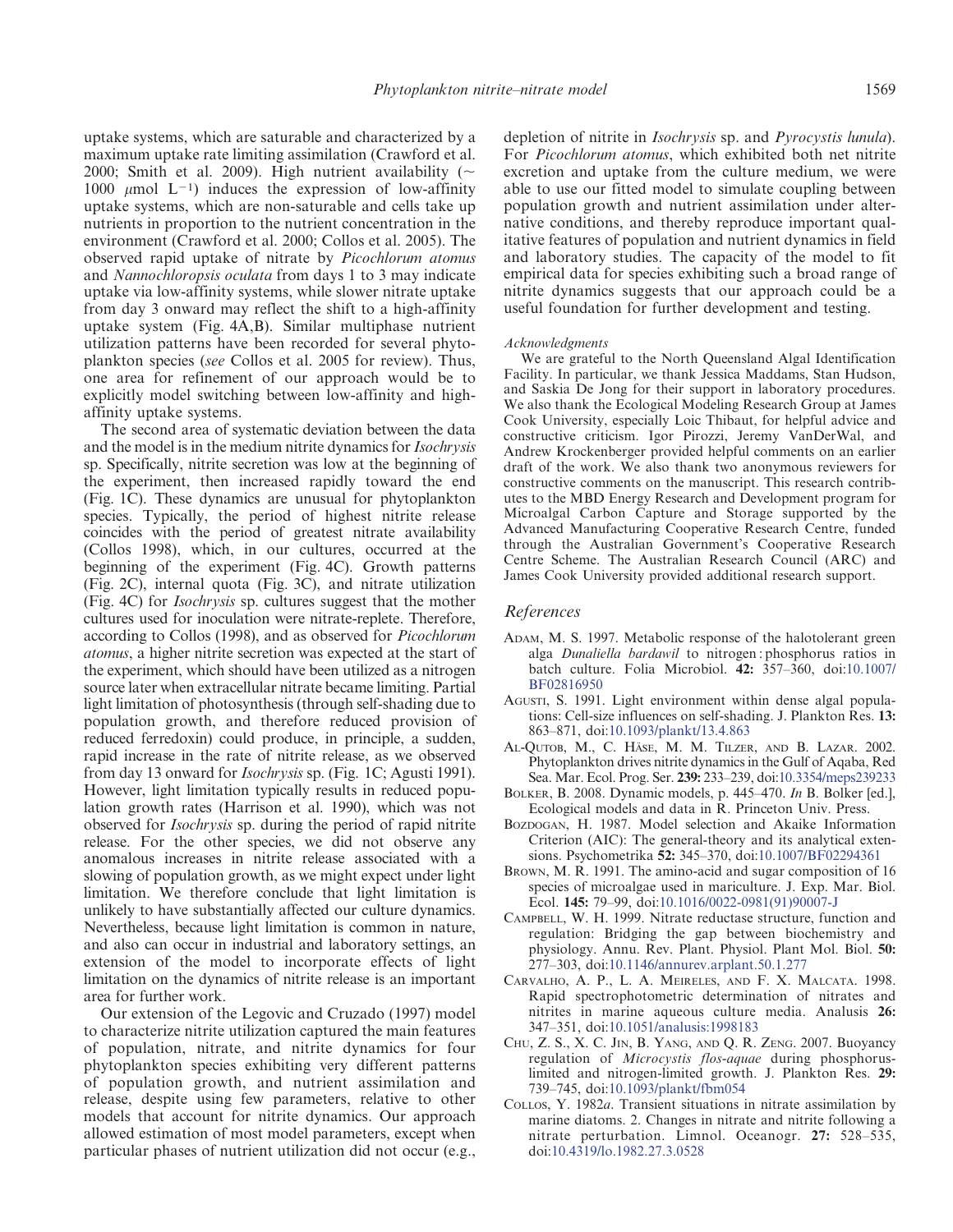$-$ . 1982b. Transient situations in nitrate assimilation by marine diatoms. 3. Short-term uncoupling of nitrate uptake and reduction. J. Exp. Mar. Biol. Ecol. 62: 285–295[,](http://dx.doi.org/10.1016%2F0022-0981%2882%2990208-8) [doi:10.1016/0022-0981\(82\)90208-8](http://dx.doi.org/10.1016%2F0022-0981%2882%2990208-8)

———. 1998. Nitrate uptake, nitrite release and uptake, and new production estimates. Mar. Ecol. Prog. Ser. 171: 293–30[1,](http://dx.doi.org/10.3354%2Fmeps171293) [doi:10.3354/meps171293](http://dx.doi.org/10.3354%2Fmeps171293)

———, A. VAQUER, AND P. SOUCHU. 2005. Acclimation of nitrate uptake by phytoplankton to high substrate levels. J. Phycol. 41: 466–47[8, doi:10.1111/j.1529-8817.2005.00067.x](http://dx.doi.org/10.1111%2Fj.1529-8817.2005.00067.x)

CRAWFORD, N. M., M. L. KAHN, T. LEUSTEK, AND S. R. LONG. 2000. Nitrogen and sulfur, p. 786–849. In B. B. Buchanan, W. Gruissem, and R. L. Jones [eds.], Biochemistry and molecular biology of plants. American Society of Plant Physiologists.

CRESSWELL, R. C., AND P. J. SYRETT. 1982. The uptake of nitrite by the diatom Phaeodactylum: Interactions between nitrite and nitrate. J. Exp. Bot. 33: 1111–112[1, doi:10.1093/jxb/33.6.1111](http://dx.doi.org/10.1093%2Fjxb%2F33.6.1111)

- CUSSON, M., AND E. BOURGET. 2005. Global patterns of macroinvertebrate production in marine benthic habitats. Mar. Ecol. Prog. Ser. 297: 1–1[4, doi:10.3354/meps297001](http://dx.doi.org/10.3354%2Fmeps297001)
- DENNIS, B., J. M. PONCIANO, AND M. L. TAPER. 2010. Replicated sampling increases efficiency in monitoring biological populations. Ecology 91: 610–62[0, doi:10.1890/08-1095.1](http://dx.doi.org/10.1890%2F08-1095.1)
- DORTCH, Q. 1990. The interaction between ammonium and nitrate uptake in phytoplankton. Mar. Ecol. Prog. Ser. 61: 183–20[1,](http://dx.doi.org/10.3354%2Fmeps061183) [doi:10.3354/meps061183](http://dx.doi.org/10.3354%2Fmeps061183)
- ———, P. A. THOMPSON, AND P. J. HARRISON. 1991. Variability in nitrate uptake kinetics in Thalassiosira pseudonana (Bacillariophyceae). J. Phycol. 27: 35–3[9, doi:10.1111/j.0022-3646.](http://dx.doi.org/10.1111%2Fj.0022-3646.1991.00035.x) [1991.00035.x](http://dx.doi.org/10.1111%2Fj.0022-3646.1991.00035.x)
- DROOP, M. R. 1973. Some thoughts on nutrient limitation in algae. J. Phycol. 9: 264–272.
- DUGDALE, R. C. 1967. Nutrient limitation in the sea: Dynamics, identification, and significance. Limnol. Oceanogr. 12: 685–695[, doi:10.4319/lo.1967.12.4.0685](http://dx.doi.org/10.4319%2Flo.1967.12.4.0685)
- FIERRO, S., M. D. P. SÁNCHEZ-SAAVEDRA, AND C. COPALCUA. 2008. Nitrate and phosphate removal by chitosan immobilized Scenedesmus. Bioresource Technol. 99: 1274-1279[,](http://dx.doi.org/10.1016%2Fj.biortech.2007.02.043) [doi:10.1016/j.biortech.2007.02.043](http://dx.doi.org/10.1016%2Fj.biortech.2007.02.043)
- FLYNN, K. J., AND K. FLYNN. 1998. Release of nitrite by marine dinoflagellates: Development of a mathematical simulation. Mar. Biol. 130: 455–470[, doi:10.1007/s002270050266](http://dx.doi.org/10.1007%2Fs002270050266)
- FOGG, G. E., AND B. THAKE. 1987. Cultures of limited volume, p. 12–43. In G. E. Fogg and B. Thake [eds.], Algal cultures and phytoplankton ecology. Univ. of Wisconsin Press.
- GALVÁN, A., AND E. FERNÁNDEZ. 2001. Eukaryotic nitrate and nitrite transporters. Cell. Mol. Life Sci. 58: 225–233[,](http://dx.doi.org/10.1007%2FPL00000850) [doi:10.1007/PL00000850](http://dx.doi.org/10.1007%2FPL00000850)
- GUERRERO, M. G., J. M. VEGA, AND M. LOSADA. 1981. The assimilatory nitrate-reducing system and its regulation. Annu. Rev. Plant Physiol. Plant Mol. Biol. 32: 169–204.
- HARRISON, P. J., AND J. A. BERGES. 2005. Marine culturing media, p. 21–34. In R. A. Andersen [ed.], Algal culturing techniques. Elsevier/Academic Press.
- ———, P. A. THOMPSON, AND G. S. CALDERWOOD. 1990. Effects of nutrient and light limitation on the biochemical composition of phytoplankton. J. Appl. Phycol. 2: 45–56[, doi:10.1007/](http://dx.doi.org/10.1007%2FBF02179768) [BF02179768](http://dx.doi.org/10.1007%2FBF02179768)
- HILBORN, R., AND M. MANGEL. 1997. The confrontation: Likelihood and maximum likelihood, p. 131–171. In R. Hilborn and M. Mangel [eds.], The ecological detective: Confronting models with data. Princeton Univ. Press.
- IVES, A. R., S. R. CARPENTER, AND B. DENNIS. 1999. Community interaction webs and zooplankton responses to planktivory manipulations. Ecology 80: 1405–1421[, doi:10.1890/0012-9658](http://dx.doi.org/10.1890%2F0012-9658%281997%29080%5B1405%3ACIWAZR%5D2.0.CO%3B2) [\(1997\)080\[1405:CIWAZR\]2.0.CO;2](http://dx.doi.org/10.1890%2F0012-9658%281997%29080%5B1405%3ACIWAZR%5D2.0.CO%3B2)
- KLAUSMEIER, C. A., E. LITCHMAN, AND S. A. LEVIN. 2004. Phytoplankton growth and stoichiometry under multiple nutrient limitation. Limnol. Oceanogr. 49: 1463–1470[,](http://dx.doi.org/10.4319%2Flo.2004.49.4_part_2.1463) [doi:10.4319/lo.2004.49.4\\_part\\_2.1463](http://dx.doi.org/10.4319%2Flo.2004.49.4_part_2.1463)
- KUTNER, M., C. NACHTSHEIM, J. NETER, AND W. LI. 2004. Applied linear statistical models, 5th ed. McGraw-Hill/Irwin.
- LARDON, L., A. HÉLIAS, B. SIALVE, J. P. STAYER, AND O. BERNARD. 2009. Life-cycle assessment of biodiesel production from microalgae. Environ. Sci. Technol. 43: 6475–648[1, doi:10.1021/es900705j](http://dx.doi.org/10.1021%2Fes900705j)
- LEGOVIC, T., AND A. CRUZADO. 1997. A model of phytoplankton growth on multiple nutrients based on the Michaelis-Menten-Monod uptake, Droop's growth and Liebig's law. Ecol. Model. 99: 19–31[, doi:10.1016/S0304-3800\(96\)01919-9](http://dx.doi.org/10.1016%2FS0304-3800%2896%2901919-9)
- LEHMAN, J. T., D. B. BOTKIN, AND G. E. LIKENS. 1975. The assumptions and rationales of a computer model of phytoplankton population dynamics. Limnol. Oceanogr. 20: 343–364[, doi:10.4319/lo.1975.20.3.0343](http://dx.doi.org/10.4319%2Flo.1975.20.3.0343)
- LI, Y. Q., M. HORSMAN, B. WANG, N. WU, AND C. Q. LAN. 2008. Effects of nitrogen sources on cell growth and lipid accumulation of green alga Neochloris oleoabundans. Appl. Microbiol. Biotechnol. 81: 629–63[6, doi:10.1007/s00253-008-1681-1](http://dx.doi.org/10.1007%2Fs00253-008-1681-1)
- LOURENCO, S. O., E. BARBARINO, J. MANCINI-FILHO, K. P. SCHINKE, AND E. AIDAR. 2002. Effects of different nitrogen sources on the growth and biochemical profile of 10 marine microalgae in batch culture: An evaluation for aquaculture. Phycologia 41: 158–168[, doi:10.2216/i0031-8884-41-2-158.1](http://dx.doi.org/10.2216%2Fi0031-8884-41-2-158.1)
- MACKEY, K. R. M., L. BRISTOW, D. R. PARKS, M. A. ALTABET, A. F. POST, AND A. PAYTAN. 2011. The influence of light on nitrogen cycling and the primary nitrite maximum in a seasonally stratified sea. Prog. Oceanogr. 91: 545–560[,](http://dx.doi.org/10.1016%2Fj.pocean.2011.09.001) [doi:10.1016/j.pocean.2011.09.001](http://dx.doi.org/10.1016%2Fj.pocean.2011.09.001)
- MARTINEZ, R. 1991. Transient nitrate uptake and assimilation in Skeletonema costatum cultures subject to nitrate starvation under low irradiance. J. Plankton Res. 13: 499–512[,](http://dx.doi.org/10.1093%2Fplankt%2F13.3.499) [doi:10.1093/plankt/13.3.499](http://dx.doi.org/10.1093%2Fplankt%2F13.3.499)
- MATA, T. M., A. A. MARTINS, AND N. S. CAETANO. 2010. Microalgae for biodiesel production and other applications: A review. Renew. Sust. Energ. Rev. 14: 217–23[2, doi:10.1016/j.rser.2009.07.020](http://dx.doi.org/10.1016%2Fj.rser.2009.07.020)
- NIU, H. J. Y., AND D. Y. C. LEUNG. 2010. A review on the removal of nitrogen oxides from polluted flow by bioreactors. Environ. Rev. 18: 175–18[9, doi:10.1139/A10-007](http://dx.doi.org/10.1139%2FA10-007)
- OLSON, R. J., J. B. SOOHOO, AND D. A. KIEFER. 1980. Steady-state growth of the marine diatom Thalassiosira pseudonana: Uncoupled kinetics of nitrate uptake and nitrite production. Plant Physiol. 66: 383–389[, doi:10.1104/pp.66.3.383](http://dx.doi.org/10.1104%2Fpp.66.3.383)
- PETERSEN, K. B., AND M. S. PEDERSEN. 2008. The matrix cookbook [Internet]. Technical report. Copenhagen, Denmark: Technical Univ. of Denmark [accessed 2011 September 26]. 67 p. Available from http://orion.uwaterloo.ca/~hwolkowi/matrixcookbook.pdf
- PLATT, T., W. G. HARRISON, M. R. LEWIS, W. K. W. LI, S. SATHYENDRANATH, R. E. SMITH, AND A. F. VEZINA. 1989. Biological production of the oceans: The case for a consensus. Mar. Ecol. Prog. Ser. 52: 77–8[8, doi:10.3354/meps052077](http://dx.doi.org/10.3354%2Fmeps052077)
- R DEVELOPMENT CORE TEAM. 2011. R: A language and environment for statistical computing [Internet]. Vienna, Austria: R Foundation for Statistical Computing [accessed 2012 February 11], Available from http://www.R-project.org
- RODOLFI, L., G. C. ZITTELLI, N. BASSI, G. PADOVANI, N. BIONDI, G. BONINI, AND M. R. TREDICI. 2009. Microalgae for oil: Strain selection, induction of lipid synthesis and outdoor mass cultivation in a low-cost photobioreactor. Biotechnol. Bioeng. 102: 100–112[, doi:10.1002/bit.22033](http://dx.doi.org/10.1002%2Fbit.22033)
- SCIANDRA, A., AND R. AMARA. 1994. Effects of nitrogen limitation on growth and nitrite excretion rates of the dinoflagellate Prorocentrum minimum. Mar. Ecol. Prog. Ser. 105: 301-309[,](http://dx.doi.org/10.3354%2Fmeps105301) [doi:10.3354/meps105301](http://dx.doi.org/10.3354%2Fmeps105301)